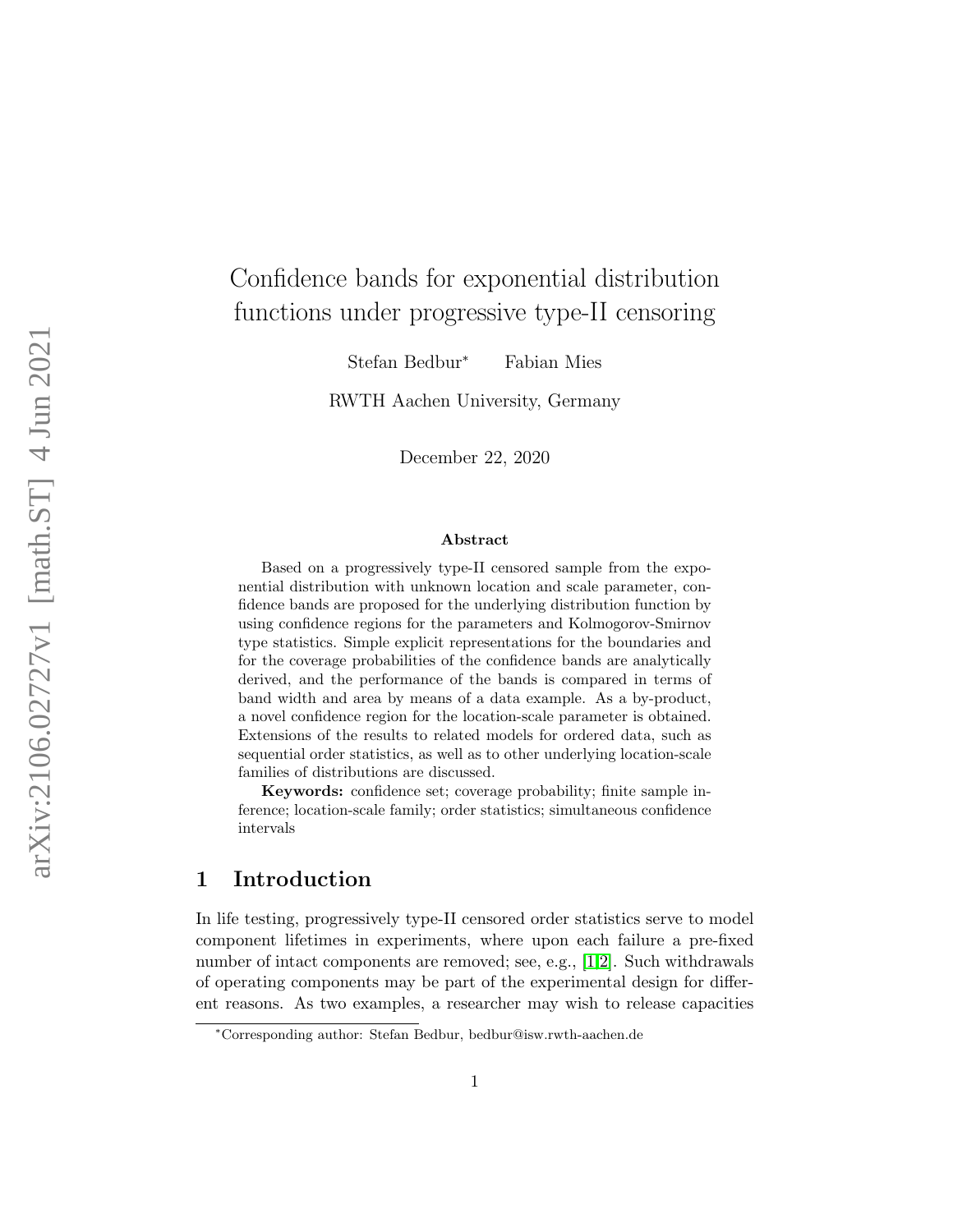for another experiment or to save costs in situations, where the ongoing operation of the components is expensive. For more motivational aspects on the model, we refer to [\[3](#page-25-2)[,4\]](#page-25-3).

A progressively type-II censored lifetime experiment is formally described as follows. Suppose that we put  $n$  identical components on a lifetime test. At time of the j-th failure of some component,  $1 \leq j \leq m$ ,  $R_j \in \mathbb{N}_0$ of the still operating components are (randomly) selected and removed from the experiment. Upon the m-th component failure, all remaining  $R_m = n - m - \sum_{j=1}^{m-1} R_j$  components are removed. Thus, m component failure times are recorded while  $\sum_{j=1}^{m} R_j = n - m$  component failure times have been (progressively type-II) censored. Note that conventional type-II right censoring is included in this setup by choosing  $R_1 = \cdots = R_{m-1} = 0$ and  $R_m = n - m$ . In that case, choosing  $m = n$  corresponds to a complete sample from the underlying lifetime distribution.

Inferential results for the underlying lifetime distribution of progressively type-II censored order statistics have widely been studied. We refer to [\[2\]](#page-25-1) for a summary providing many references; see also [\[4\]](#page-25-3). Among others, confidence regions have been proposed for parameters, quantiles, and (pointwise) reliability of the lifetime distribution in different distribution families including exponential, Weibull, and Pareto models. Recent works on inference under progressive type-II censoring are provided, e.g., by [\[5–](#page-25-4)[7\]](#page-25-5) for the exponential distribution, and by [\[8,](#page-25-6)[9\]](#page-25-7) for other parametric distributions.

The scope of the present work is to develop, study, and compare confidence bands for the underlying cumulative distribution function (cdf) of progressively type-II censored order statistics. Such confidence bands are random sets in the two-dimensional plane, which contain the entire graph of the true cdf with a pre-specified probability. The bands may be interpreted as simultaneous confidence intervals around estimated survival probabilities, effectively addressing the multiple-testing problem. This is of particular relevance for applications in reliability, where a statistical statement for the failure probabilities of some unit jointly at several time points is required.

Asymptotic confidence bands may be constructed based on a nonparametric estimator for the survival function (or cdf); see, e.g., [\[10](#page-25-8)[,11\]](#page-25-9). However, in life testing, the acquisition of samples is typically costly, and small sample sizes may render asymptotic methods inapplicable while parametric models still allow for exact inference (provided they are properly specified). In this paper, we focus on a single sample from the two-parameter exponential distribution although the methodologies presented here also apply to the multi-sample case and other location-scale families. Explicit formulas are presented for various confidence bands satisfying a desired exact confidence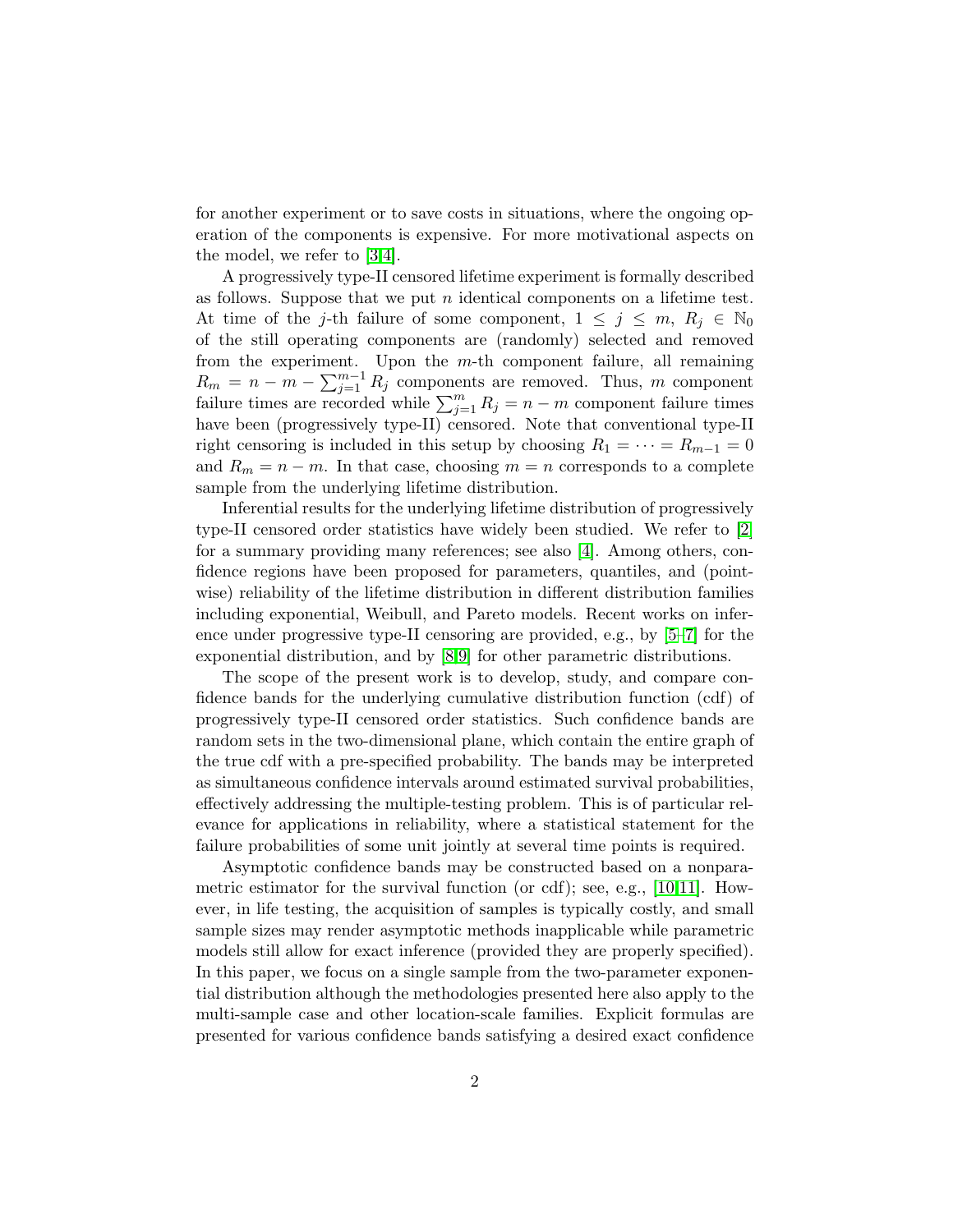level. Two of these confidence bands  $(B_1 \text{ and } B_4)$  have been studied by [\[12\]](#page-25-10) for the case of a complete sample of independent and identically distributed (iid) exponential random variables; here, the results are extended to a progressively type-II censored sample. Moreover, we show that the confidence band B<sup>4</sup> may be trimmed without reducing its coverage probability. Beyond that, we propose two more confidence bands  $(B_2 \text{ and } B_3)$  and discuss their properties. As a by-product, our methodology also suggests a new explicit confidence region  $(C_4'')$  for the location-scale parameter of the exponential distribution.

The detailed outline of the paper is as follows. In Section [2,](#page-2-0) the model of progressively type-II censored order statistics is introduced, and some properties are stated. Based on a sample of progressively type-II censored order statistics from a two-parameter exponential distribution, confidence bands for the underlying cdf are then proposed in Section [3.](#page-3-0) Here, confidence bands are constructed via confidence regions for the parameters in Section [3.1](#page-4-0) and via Kolomogorov-Smirnov type statistics in Section [3.2.](#page-10-0) Explicit formulas for the boundaries and the coverage probabilities of the confidence bands are presented, and it is shown how to obtain the quantiles of the relevant distributions by simulation. In Section [4,](#page-13-0) the bands are illustrated and compared with respect to band width and area for a classical data set. Extensions of the results are discussed in Section [5,](#page-16-0) where we focus on related models for ordered data in Section [5.1](#page-17-0) and consider other underlying location-scale families in Section [5.2.](#page-18-0) Section [6](#page-19-0) finally gives the conclusion highlighting the main findings.

## <span id="page-2-0"></span>2 Progressively type-II censored order statistics

For  $m, n \in \mathbb{N}$  with  $1 \leq m \leq n$ , we assume to have a sample  $X_{1:m:n} \leq$  $\cdots \leq X_{m:m:n}$  of progressively type-II censored order statistics based on some absolutely continuous cdf  $F$  with corresponding density function  $f$ and the censoring scheme  $(R_1, \ldots, R_m) \in \mathbb{N}_0^m$  with  $\sum_{j=1}^m R_j = n - m$ . The joint density function of  $X_{1:m:n}, \ldots, X_{m:m:n}$  is then given by

$$
f(x_1,...,x_m) = \prod_{j=1}^m \gamma_j f(x_j) [1 - F(x_j)]^{R_j}
$$

for  $x_1 \leq \cdots \leq x_m$ , where

<span id="page-2-1"></span>
$$
\gamma_j = \sum_{i=j}^{m} (R_i + 1), \quad 1 \le j \le m,
$$
\n(1)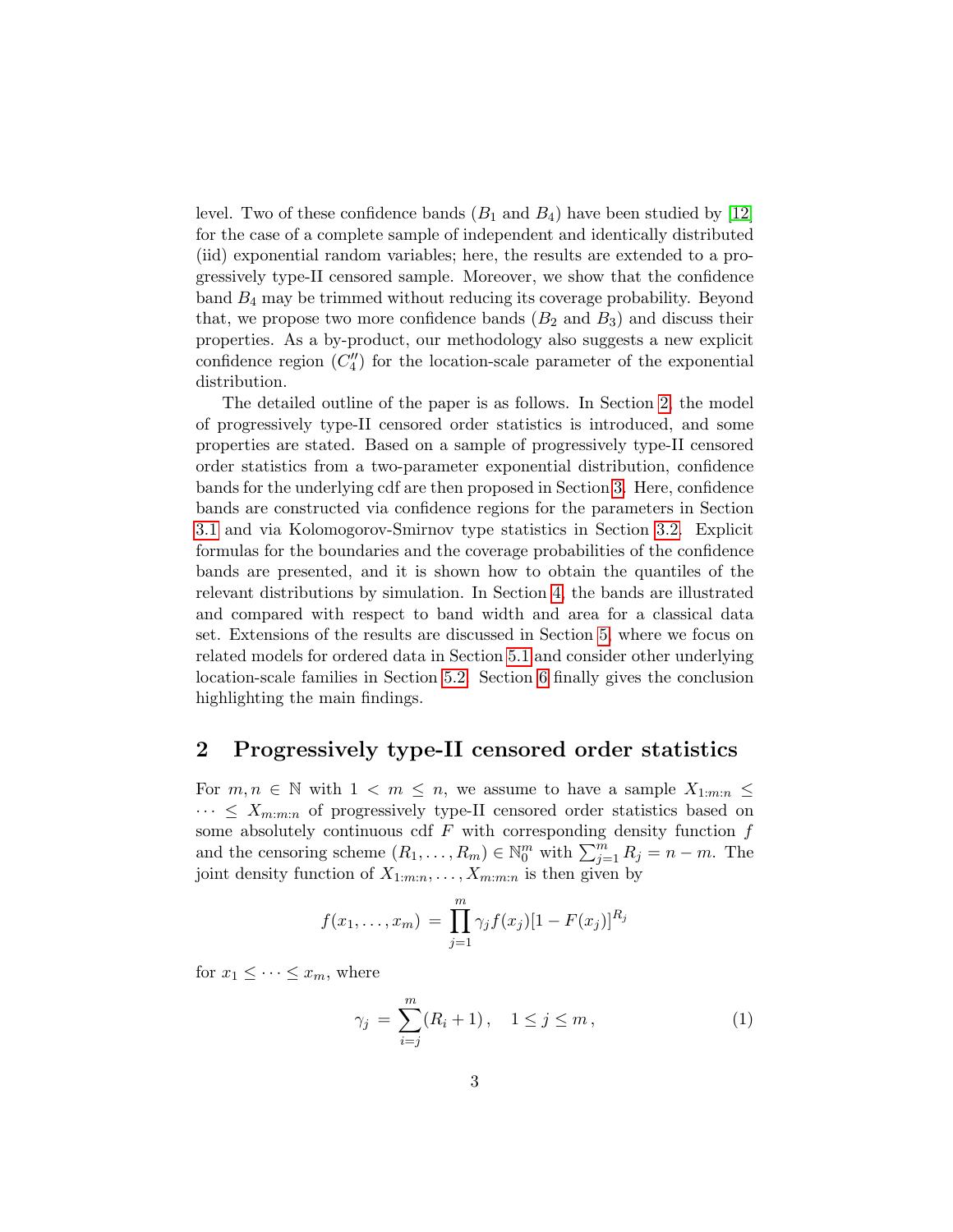denote (known) positive parameters; see, e.g., [\[2\]](#page-25-1), p. 22. Note that  $\gamma_1 = n$ . To shorten notation, let  $\mathbf{X} = (X_{1:m:n}, \ldots, X_{m:m:n})$  and  $\mathbf{R} = (R_1, \ldots, R_m)$ .

Now, let us assume that the underlying cdf  $F$  belongs to the locationscale family  $\mathcal{F} = \{F_{\theta} : \theta \in \Theta\}, \Theta = \mathbb{R} \times (0, \infty)$ , of exponential cdfs, i.e.,

<span id="page-3-1"></span>
$$
F_{\theta}(x) = 1 - \exp\left\{-\frac{x-\mu}{\sigma}\right\}, \quad x > \mu,
$$
 (2)

for  $\theta = (\mu, \sigma) \in \Theta$ . Throughout this article, the location-scale parameter  $\theta$ is supposed to be unknown. It is well known that the maximum likelihood estimator (MLE)  $\hat{\theta} = (\hat{\mu}, \hat{\sigma})$  of  $\hat{\theta}$  based on X is given by

<span id="page-3-2"></span>
$$
\hat{\mu} = X_{1:m:n} \tag{3}
$$

and 
$$
\hat{\sigma} = \frac{1}{m} \sum_{j=2}^{m} \gamma_j (X_{j:m:n} - X_{j-1:m:n}),
$$
 (4)

where  $\hat{\mu}$  and  $\hat{\sigma}$  are independent with  $\hat{\mu} \sim F_{(\mu,\sigma/n)} \in \mathcal{F}$  and  $\hat{\sigma} \sim \Gamma(m - \sigma)$  $1, \sigma/m$ ). Here,  $\Gamma(a, b)$  denotes the gamma distribution with shape parameter  $a > 0$ , scale parameter  $b > 0$ , and mean ab. Moreover,  $\theta$  is a complete sufficient statistic for  $\vartheta$ , and the uniformly minimum variance unbiased estimators of  $\mu$  and  $\sigma$  are given by  $\tilde{\mu} = \hat{\mu} - \tilde{\sigma}/n$  and  $\tilde{\sigma} = m\hat{\sigma}/(m-1)$ ; for more details, see [\[2\]](#page-25-1), Section 12.

## <span id="page-3-0"></span>3 Confidence bands for the baseline cdf

Based on progressively type-II censored order statistics  $\boldsymbol{X}$  with censoring scheme  $\mathbf{R}$ , we aim for constructing confidence bands for (the graph) of the underlying cdf  $F_{\theta}$  subject to a desired (exact) confidence level. For this, let X be formally defined on the probability space  $(\Omega, \mathcal{A}, P_{\theta})$ . A confidence band is then introduced as a random mapping  $B = B(X)$  with values in the power set of  $\mathbb{R}^2$ , which satisfies the following two properties for all  $\mathbf{\vartheta} \in \Theta$ :

- (i) {graph  $F_{\theta} \subseteq B$ }  $\in \mathcal{A}$ , where graph  $F_{\theta} = \{(t, F_{\theta}(t)) : t \in \mathbb{R}\}\)$  denotes the graph of  $F_{\theta}$ , and
- (ii) the sets  $\{y : (t, y) \in B\}, t \in \mathbb{R}$ , form (possibly degenerated) intervals  $P_{\theta}$ -almost-surely.

A confidence band B is then said to have (exact) confidence level  $1-p \in (0, 1)$ if for all  $\vartheta \in \Theta$ 

$$
P_{\boldsymbol{\vartheta}}(\operatorname{graph} F_{\boldsymbol{\vartheta}} \subseteq B) \stackrel{(=)}{\geq} 1 - p.
$$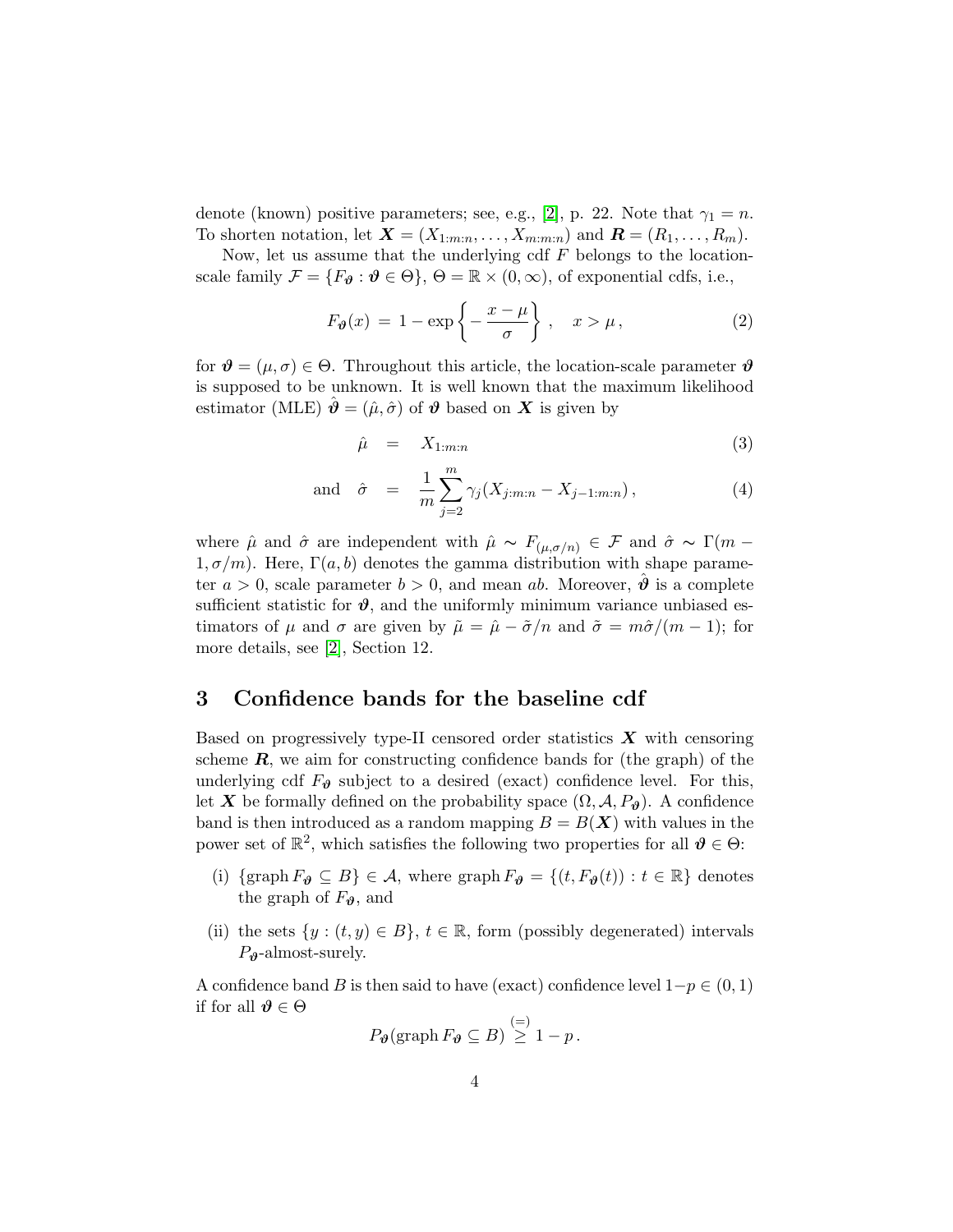For the construction of confidence bands for  $F_{\theta}$ , we focus on two parametric methods proposed in the literature. The first approach is presented by [\[13,](#page-26-0)[14\]](#page-26-1) and based on the availability of some confidence region for  $\vartheta$ ; see also [\[15\]](#page-26-2). The second method is developed by [\[16\]](#page-26-3) and makes use of so called Kolmogorov-Smirnov type statistics, i.e., parametric analogues of the nonparametric Kolmogorov-Smirnov statistic.

Finally, note that once having derived confidence bands for the underlying cdf, confidence bands for the corresponding reliability function and quantile function can be obtained by respective transformations. For example, if B denotes a confidence band for  $F_{\theta}$  with (exact) confidence level  $1-p$ , then

$$
\overline{B} = \{(x, 1-y) : (x, y) \in B\}
$$

forms a confidence band for the reliability function  $1 - F_{\theta}$  with (exact) confidence level  $1 - p$ .

#### <span id="page-4-0"></span>3.1 Confidence Bands based on Confidence Regions

Whenever there is some confidence region for  $\vartheta$  available, one may proceed as follows to obtain a confidence band for  $F_{\theta}$ ; see [\[13,](#page-26-0)[14\]](#page-26-1). Let  $p \in (0,1)$  and  $C = C(X)$  be a confidence region for  $\theta$  with exact confidence level  $1 - p$ . Moreover, we assume that C is path-connected  $P_{\theta}$ -almost-surely for every  $\vartheta \in \Theta$ . Then,

$$
B_C = \bigcup_{\tilde{\boldsymbol{\vartheta}} \in C} \operatorname{graph} F_{\tilde{\boldsymbol{\vartheta}}}
$$

forms a confidence band for  $F_{\theta}$  provided that it meets the measurability condition (i). If so, it is obvious from the definition that  $B<sub>C</sub>$  has at least confidence level  $1 - p$ . However, to prevent large and thus less informative bands, an exact confidence level of  $1-p$  may be desired. For this, a sufficient condition is that C satisfies the implication

<span id="page-4-1"></span>
$$
\operatorname{graph} F_{\tilde{\boldsymbol{\vartheta}}} \subseteq B_C \quad \Rightarrow \quad \tilde{\boldsymbol{\vartheta}} \in C \tag{5}
$$

 $P_{\theta}$ -almost-surely for every  $\theta \in \Theta$ . If condition [\(5\)](#page-4-1) holds, we say that the set C is exhaustive. In that case, the measurability condition (i) on  $B_C$  is trivially met, and we have equal coverage probabilities

$$
P_{\boldsymbol{\theta}}(\text{graph}\, F_{\tilde{\boldsymbol{\theta}}} \subseteq B_C) = P_{\boldsymbol{\theta}}(\tilde{\boldsymbol{\theta}} \in C), \quad \tilde{\boldsymbol{\theta}} \in \Theta\,,
$$

for every  $\mathbf{\vartheta} \in \Theta$ ; in particular,  $B_C$  is then unbiased if and only if C is unbiased.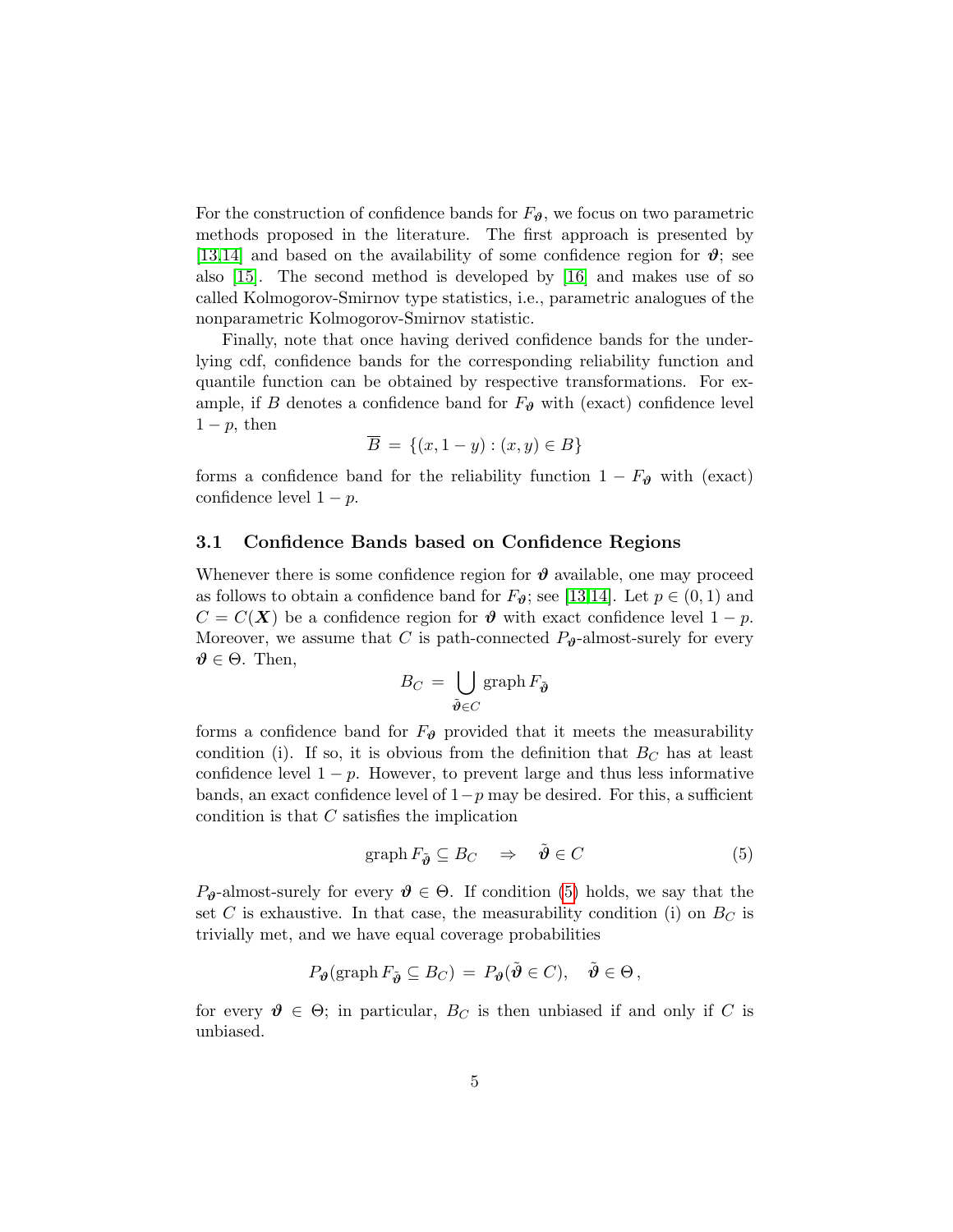Based on an iid sample from the general location-scale family, characterizations of exhaustive confidence regions are provided in [\[15\]](#page-26-2) by making a case distinction on the supports of the underlying cdfs; the results therein are readily seen to remain true for a progressively type-II censored sample. In the present situation, we have left-bounded supports and thus conclude from the results in [\[15\]](#page-26-2) that any compact (and path-connected) confidence region is exhaustive if and only if it is convex and comprehensive. Here, a set  $A \subseteq \mathbb{R}^2$  is called comprehensive if  $(x_1, x_2), (y_1, y_2) \in A$  and  $(z_1, z_2) \in \mathbb{R}^2$ with  $x_i \le z_i \le y_i$ ,  $i = 1, 2$ , imply that  $(z_1, z_2) \in A$ .

Two different confidence regions for  $\vartheta$  have been constructed in [\[17\]](#page-26-4) by combining the independent pivotal quantities

$$
\frac{n(\hat{\mu} - \mu)}{\sigma} \sim F_{(0,1)} , \qquad \frac{2m\hat{\sigma}}{\sigma} \sim \chi^2 (2m - 2)
$$

and

$$
\frac{n(\hat{\mu}-\mu)}{m\hat{\sigma}/(m-1)} \sim F(2, 2m-2), \qquad \frac{2(n(\hat{\mu}-\mu)+m\hat{\sigma})}{\sigma} \sim \chi^2(2m),
$$

respectively. Here,  $\chi^2(k)$  and  $F(k_1, k_2)$  denote the chi-square distribution and F-distribution with k and  $k_1, k_2$  degrees of freedom, and  $F_{(0,1)} \in \mathcal{F}$  is the standard exponential distribution, see formula [\(2\)](#page-3-1). Allocating the overall confidence level uniformly to the intervals and tails, confidence regions with exact confidence level  $1 - p \in (0, 1)$  are thus

<span id="page-5-0"></span>
$$
C_1 = \left\{ (\mu, \sigma) \in \Theta : a_{q_1}(\sigma) \le \mu \le a_{q_2}(\sigma), \sigma_{q_2} \le \sigma \le \sigma_{q_1} \right\} \tag{6}
$$

with

$$
a_q(\sigma) = \hat{\mu} + \frac{\sigma \ln(q)}{n}, \quad \sigma > 0,
$$
  
and 
$$
\sigma_q = \frac{2m\hat{\sigma}}{\chi_q^2(2m-2)}, \quad q \in (0,1),
$$

as well as

<span id="page-5-1"></span>
$$
C_2 = \left\{ (\mu, \sigma) \in \Theta : \mu_{q_2} \le \mu \le \mu_{q_1}, \, b_{q_2}(\mu) \le \sigma \le b_{q_1}(\mu) \right\} \tag{7}
$$

with

$$
b_q(\mu) = \frac{2(n(\hat{\mu} - \mu) + m\hat{\sigma})}{\chi_q^2(2m)}, \quad \mu \in \mathbb{R},
$$
  
and 
$$
\mu_q = \hat{\mu} - \frac{m\hat{\sigma}F_q(2, 2m - 2)}{(m - 1)n}, \quad q \in (0, 1).
$$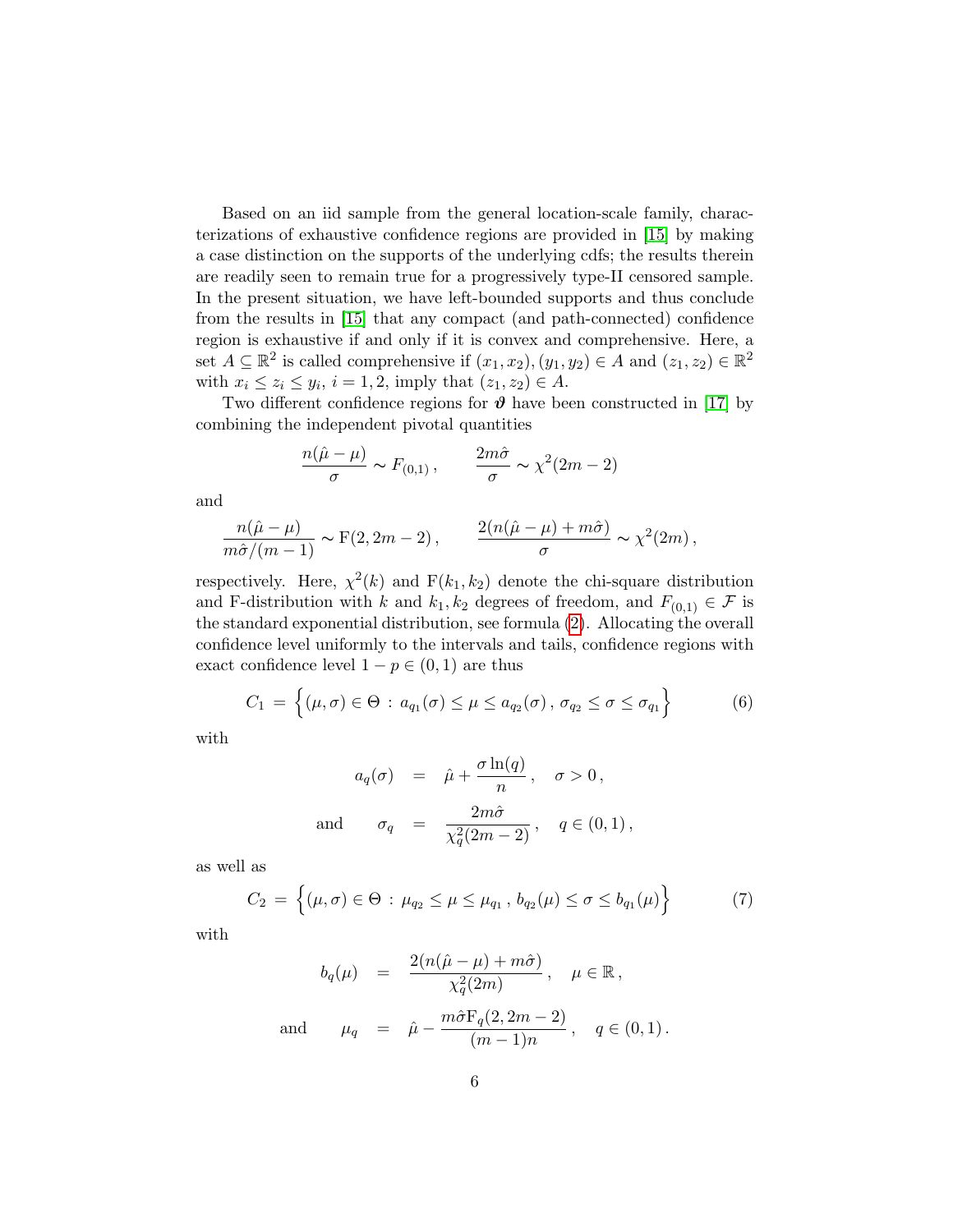Here,  $\chi^2_{\beta}(k)$  and  $F_{\beta}(k_1, k_2)$  denote the  $\beta$ -quantile of  $\chi^2(k)$  and  $F(k_1, k_2)$ , respectively, and we set  $q_1 = (1 - \sqrt{1-p})/2$  and  $q_2 = 1 - q_1$ , for brevity.

The confidence regions  $C_1$  and  $C_2$  have trapezoidal shape in the  $(\mu, \sigma)$ -plane; see Figures [1](#page-14-0) and [2](#page-15-0) for an illustration.  $C_1$  is the area enclosed by the horizontal lines  $\sigma = \sigma_{q_1}$  and  $\sigma = \sigma_{q_2}$  parallel to the  $\mu$ -axis and the diagonal lines

$$
\sigma = \frac{n(\mu - \hat{\mu})}{\ln(q_i)}, \qquad i = 1, 2,
$$

with negative slopes. Similarly,  $C_2$  is bounded by the vertical lines  $\mu = \mu_{q_1}$ and  $\mu = \mu_{q_2}$  parallel to the  $\sigma$ -axis and by the diagonal lines  $\sigma = b_{q_1}(\mu)$ ,  $\mu \in \mathbb{R}$ , and  $\sigma = b_{q_2}(\mu)$ ,  $\mu \in \mathbb{R}$ , with negative slopes. Hence,  $C_1$  and  $C_2$ are both comprehensive and thus exhaustive; see [\[15\]](#page-26-2). The corresponding confidence bands

$$
B_i \equiv B_{C_i} = \bigcup_{\tilde{\boldsymbol{\vartheta}} \in C_i} \operatorname{graph} F_{\tilde{\boldsymbol{\vartheta}}}, \quad i = 1, 2,
$$

for  $F_{\theta}$  therefore have exact confidence level  $1 - p$  as it is the case for the underlying confidence regions.

To have explicit representations for  $B_1$  and  $B_2$  at hand, we shall state the lower and upper boundaries of both confidence bands. For  $B_1$ , their derivation is in analogy to that in [\[12\]](#page-25-10), Section 2.2, for a complete exponen-tial sample and therefore omitted; cf. also [\[18\]](#page-26-5). In case of  $B_2$ , the proof can similarly be performed and is presented in the appendix.

<span id="page-6-0"></span>**Theorem 3.1.** Let the confidence regions  $C_1$  and  $C_2$  in formulas [\(6\)](#page-5-0) and [\(7\)](#page-5-1) have exact confidence level  $1 - p \in (0, 1)$ . Then,

$$
B_i = \{(x, y) \in \mathbb{R} \times [0, 1] : U_i(x) \le y \le O_i(x) \}, \quad i = 1, 2,
$$

with

$$
U_1(x) = \begin{cases} F_{(a_{q_2}(\sigma_{q_2}), \sigma_{q_2})}(x), & x \leq \hat{\mu} \\ F_{(a_{q_2}(\sigma_{q_1}), \sigma_{q_1})}(x), & x > \hat{\mu} \end{cases},
$$
  

$$
O_1(x) = \begin{cases} F_{(a_{q_1}(\sigma_{q_1}), \sigma_{q_1})}(x), & x \leq \hat{\mu} \\ F_{(a_{q_1}(\sigma_{q_2}), \sigma_{q_2})}(x), & x > \hat{\mu} \end{cases},
$$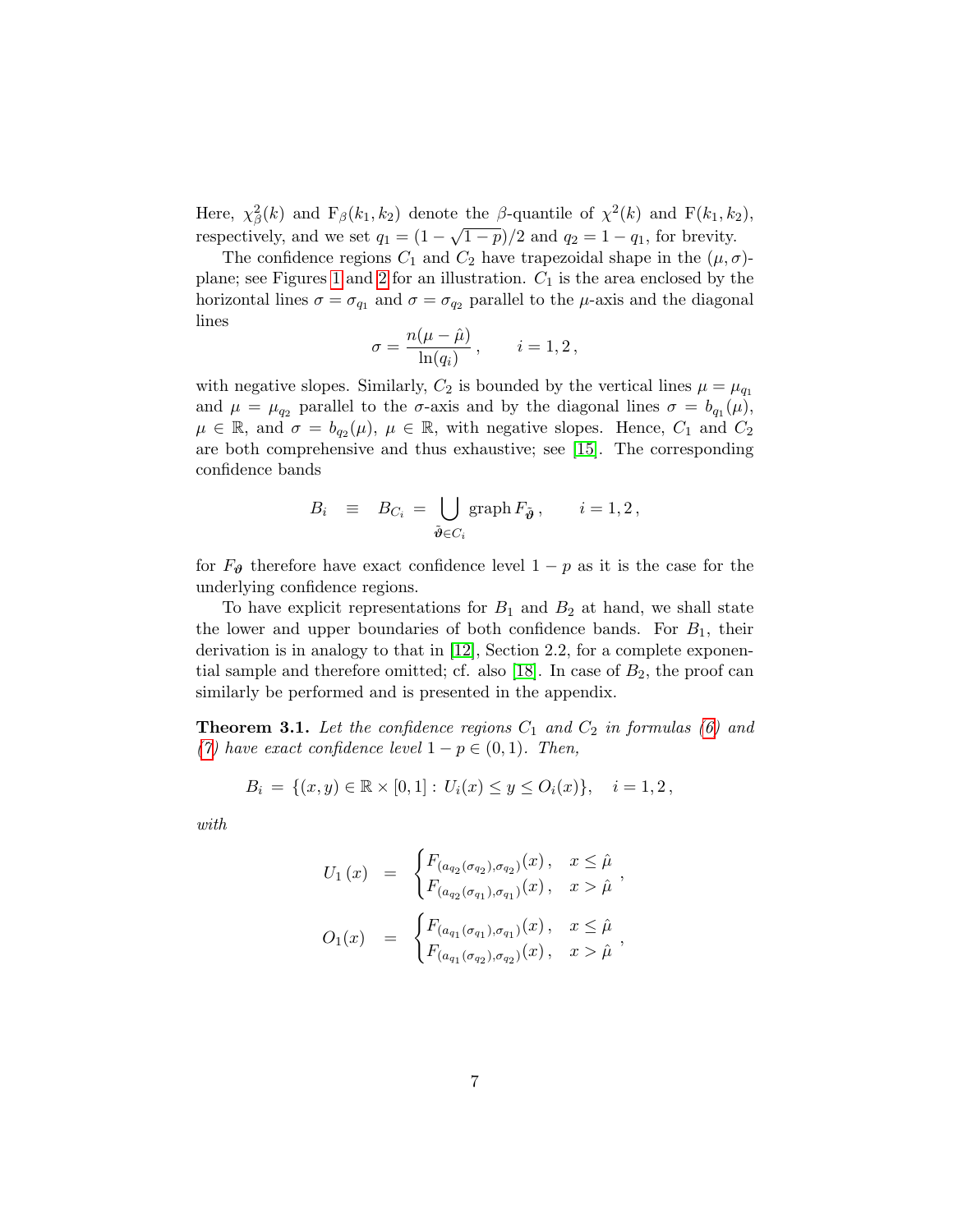respectively

$$
U_2(x) = \begin{cases} F_{(\mu_{q_1}, b_{q_1}(\mu_{q_1}))}(x), & x \le \hat{\mu} + m\hat{\sigma}/n \\ F_{(\mu_{q_2}, b_{q_1}(\mu_{q_2}))}(x), & x > \hat{\mu} + m\hat{\sigma}/n \end{cases},
$$
  

$$
O_2(x) = \begin{cases} F_{(\mu_{q_2}, b_{q_2}(\mu_{q_2}))}(x), & x \le \hat{\mu} + m\hat{\sigma}/n \\ F_{(\mu_{q_1}, b_{q_2}(\mu_{q_1}))}(x), & x > \hat{\mu} + m\hat{\sigma}/n \end{cases}
$$

form confidence bands for  $F_{\theta}$  with exact confidence level  $1 - p$ .

In recent years, confidence regions with smallest area for distribution parameters of progressively type-II censored order statistics have been proposed; see, for instance, [\[19\]](#page-26-6) and [\[20\]](#page-26-7) for the Pareto distribution and Rayleigh distribution. In [\[21\]](#page-26-8), a minimum area confidence region for an underlying location-scale parameter has been derived based on independent progressively type-II censored samples. For the one-sample exponential case, the finding yields that

<span id="page-7-0"></span>
$$
C_3 = \left\{ (\mu, \sigma) \in (-\infty, \hat{\mu}] \times (0, \infty) : \right.
$$

$$
(m+1)\ln\left(\frac{\hat{\sigma}}{\sigma}\right) - \frac{n(\hat{\mu} - \mu) + m\hat{\sigma}}{\sigma} \ge c_p \right\}
$$
(8)

has smallest area among all confidence regions for  $\vartheta$  with confidence level  $1 - p \in (0, 1)$ , which are based on the pivotal quantity  $((\hat{\mu} - \mu)/\sigma, \hat{\sigma}/\sigma)$ ; for the iid case, see also [\[22\]](#page-26-9). Here,  $c_p \equiv c_p(m)$  denotes the *p*-quantile of the distribution of the random variable

$$
(m+1)\ln(Y) - mY - Z,
$$

where  $Y \sim \Gamma(m-1, 1/m)$  and  $Z \sim F_{(0,1)} \in \mathcal{F}$  are independent; see Section [2.](#page-2-0) In this context, a confidence region  $C = C(X)$  is said to be based on some pivotal quantity  $T = T(\vartheta, X)$  if there exists a Borel set  $A \subseteq \mathbb{R}^2$  with the property that  $\theta \in C(X)$  if and only if  $T(\theta, X) \in A$ . It is evident that the class of all confidence regions based on  $T$  is invariant under measurable bijective transformations of  $T$ . Hence, in the present situation,  $C_3$  is seen to have smaller area than  $C_1$  and  $C_2$ . Note that, in general, this relation does not necessarily transfer to the area of the corresponding confidence bands.

The algebraic structure of  $C_3$  is seen to be the same as in the particular case of type-II right censoring; see formula (4) in [\[23\]](#page-26-10), Section 3. By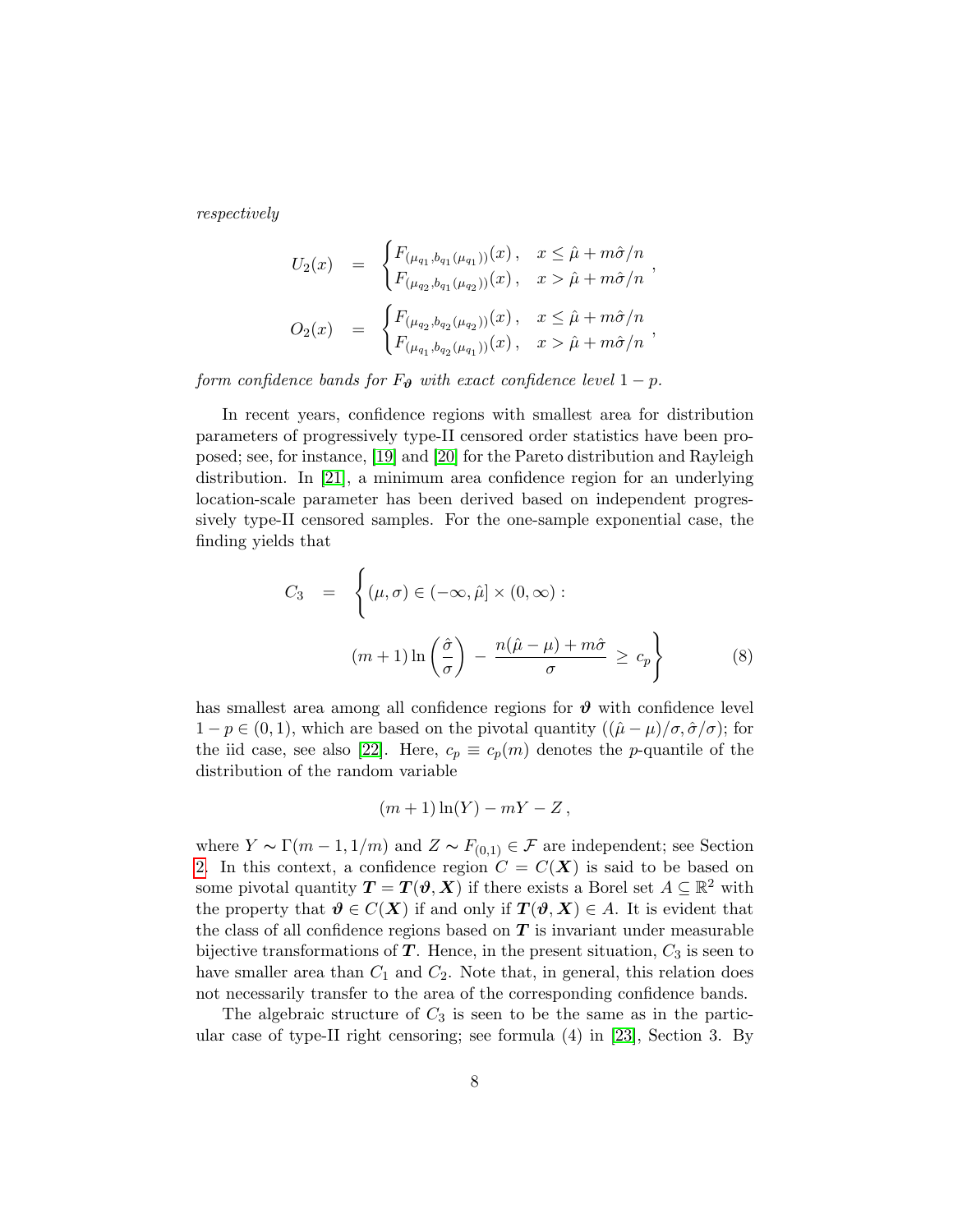inspecting the proof of Theorem 2 in [\[23\]](#page-26-10), we therefore find a more explicit representation for  $C_3$ , i.e.,

<span id="page-8-0"></span>
$$
C_3 = \{ (\mu, \sigma) \in \Theta : \hat{\mu} + g(\sigma) \le \mu \le \hat{\mu}, Z_{-1} \le \sigma \le Z_0 \}
$$
 (9)

with mapping  $g:(0,\infty)\to\mathbb{R}$  defined by

<span id="page-8-2"></span>
$$
g(z) = \frac{\left[c_p - (m+1)(\ln(\hat{\sigma}) - \ln(z))\right]z + m\hat{\sigma}}{n} \tag{10}
$$

for  $z > 0$ , and

$$
Z_i = -\frac{m\hat{\sigma}}{m+1} \left[ W_i \left( -\frac{m}{m+1} \exp\left\{ \frac{c_p}{m+1} \right\} \right) \right]^{-1}
$$

for  $i \in \{-1,0\}$ . Here,  $W_{-1}$  and  $W_0$  denote the real-valued branches of the Lambert W-function, i.e.,  $W_{-1}$  ( $W_0$ ) is the inverse function of the mapping  $U(x) = x \exp\{x\}, x \le -1 \ (x \ge -1).$ 

The corresponding confidence band  $B_3 \equiv B_{C_3}$  is now as follows; for the derivation, see the appendix.

<span id="page-8-1"></span>**Theorem 3.2.** Let the confidence region  $C_3$  in formulas [\(8\)](#page-7-0) and [\(9\)](#page-8-0) have exact confidence level  $1-p \in (0,1)$ . Then, B<sub>3</sub> has confidence level  $1-p$  and is given by

$$
B_3 = \{(x, y) \in \mathbb{R} \times [0, 1] : U_3(x) \le y \le O_3(x) \},
$$

with

$$
U_3(x) = F_{(\hat{\mu}, Z_0)}(x), \quad x \in \mathbb{R},
$$

and

$$
O_3(x) = \begin{cases} F_{(\hat{\mu}, Z_{-1})}(x), & \sigma_x^* < Z_{-1} \\ F_{(\hat{\mu} + g(\sigma_x^*), \sigma_x^*)}(x), & Z_{-1} \leq \sigma_x^* \leq Z_0 \\ F_{(\hat{\mu}, Z_0)}(x), & \sigma_x^* > Z_0 \end{cases}
$$

where

$$
\sigma_x^* = \frac{n(\hat{\mu} - x) + m\hat{\sigma}}{m+1}.
$$

The minimum area confidence region is depicted in Figure [3;](#page-15-1) see also [\[23\]](#page-26-10) for the doubly type-II censored case. These figures indicate that  $C_3$  is not comprehensive and, hence, not exhaustive. That is, there exist parameters  $\tilde{\boldsymbol{\vartheta}} \notin C_3$  satisfying graph  $F_{\tilde{\boldsymbol{\vartheta}}} \subseteq B_3$ , and an example of this is highlighted in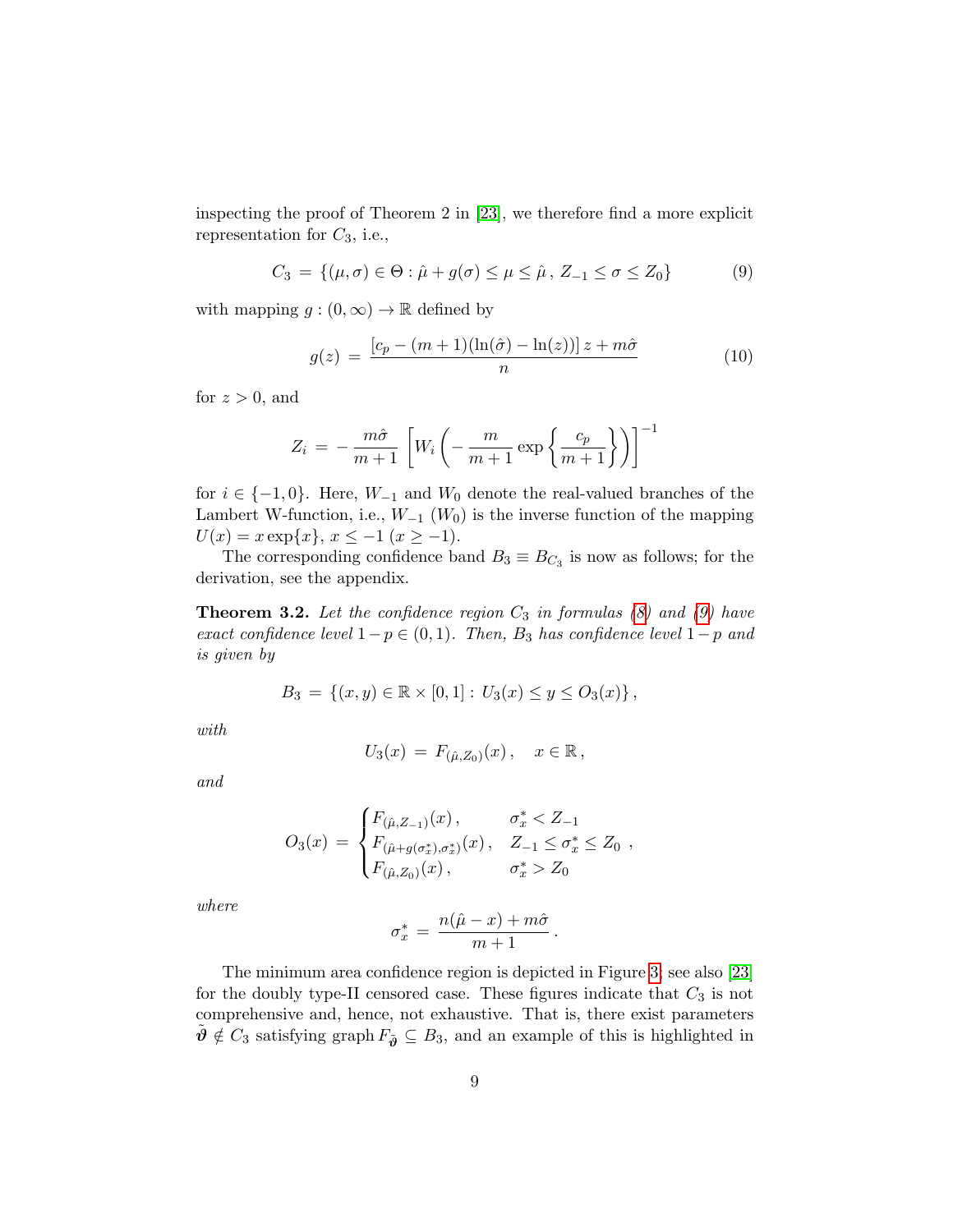Figure [3.](#page-15-1) The confidence band  $B_3$  therefore has a confidence level greater than that of  $C_3$ . More precisely, the exact confidence level of  $B_3$  is given by that of the comprehensive convex hull of  $C_3$ , which is defined as the smallest comprehensive and convex confidence region containing  $C_3$ . For an illustration, see again Figure [3;](#page-15-1) cf. [\[15\]](#page-26-2). The coverage probability of this superset can be computed analytically; the derivation can be found in the appendix.

<span id="page-9-1"></span>Lemma 3.3. Under the assumptions of Theorem [3.2,](#page-8-1) the exact confidence level of  $B_3$  is given by

$$
\tau = 1 - p + \frac{e^{c_p} m^{m+1}}{2(m-2)!} \left( \frac{1}{y^2} - \frac{1}{z^2} \right) + \left( \frac{z}{m+1} \right)^{m-1} \times \left[ G_{m-1} \left( \frac{(m+1)y}{z} \right) - G_{m-1}(m+1) \right],
$$

where

<span id="page-9-0"></span> $\overline{\phantom{0}}$ 

$$
y = -(m+1)W_0 \left(-\frac{m}{m+1} \exp\left\{\frac{c_p}{m+1}\right\}\right),
$$
  

$$
z = m \exp\left\{1 + \frac{c_p}{m+1}\right\},
$$

and  $G_k$  denotes the cdf of  $\Gamma(k,1)$ . In particular, it does only depend on p and m.

Table [1](#page-9-0) shows the exact confidence level  $\tau$  of  $B_3$  for different values of m, where the exact confidence level  $1-p$  of the underlying confidence region  $C_3$  is chosen as 90% and 95%, respectively. Here, the constant  $c_p$  in formula  $(8)$  is each numerically obtained by a Monte Carlo simulation of size  $10<sup>7</sup>$ .

|                                                | m<br>$\begin{array}{c cccccc} 1-p & & & & & & 2 & 3 & 4 & 5 & 10 & 25 & 50 & 100 \end{array}$ |  |  |  |  |  |                                                                                               |  |  |  |
|------------------------------------------------|-----------------------------------------------------------------------------------------------|--|--|--|--|--|-----------------------------------------------------------------------------------------------|--|--|--|
|                                                |                                                                                               |  |  |  |  |  |                                                                                               |  |  |  |
|                                                |                                                                                               |  |  |  |  |  | $90\% \begin{array}{ ccc } 91.1 & 91.7 & 92.0 & 92.2 & 92.5 & 92.6 & 92.6 & 92.5 \end{array}$ |  |  |  |
| $95\%$ 95.6 95.9 96.1 96.2 96.5 96.5 96.5 96.4 |                                                                                               |  |  |  |  |  |                                                                                               |  |  |  |

Table 1: Exact confidence level  $\tau$  of  $B_3$  (in  $\%$ ) for exact confidence level  $1-p$  of  $C_3$  and different values of m.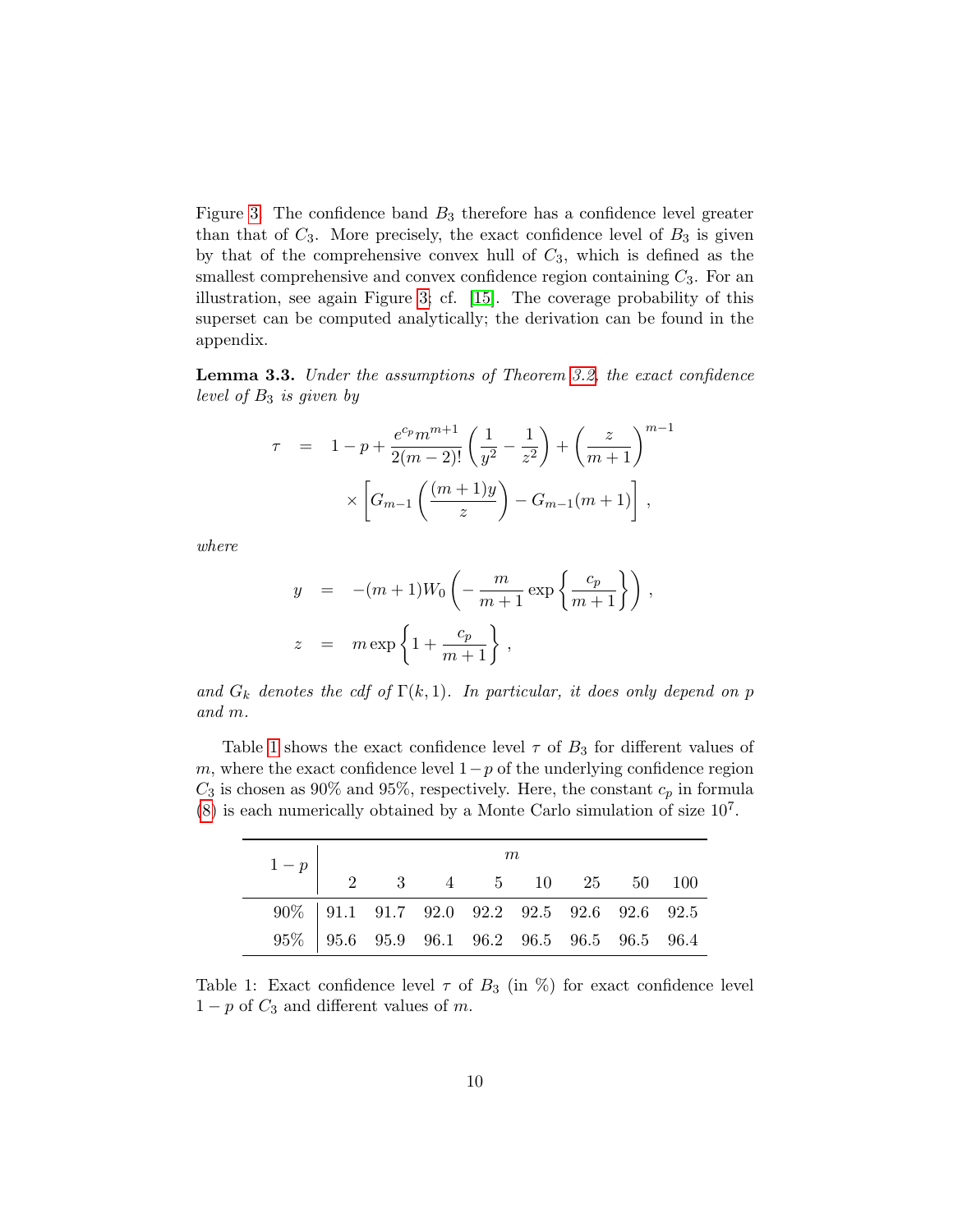Likewise, we may invert the formula in Lemma [3.3](#page-9-1) numerically and choose  $p = p(\tau)$  in such a way that  $B_3$  meets some desired exact confidence level  $\tau \in (0,1)$ . The resulting critical value  $c_{p(\tau)}$  is presented in Table [2](#page-10-1) for  $\tau \in \{90\%, 95\%\}\$  and values of m as in Table [1.](#page-9-0) Here, we use a Monte Carlo simulation to approximate the quantile function  $p \mapsto c_p$ .

|                                                                    |  |                  |                  |                |                              | m               |                 |                 |                    |
|--------------------------------------------------------------------|--|------------------|------------------|----------------|------------------------------|-----------------|-----------------|-----------------|--------------------|
|                                                                    |  |                  |                  |                | -5                           | 10              | 25              | 50              | 100                |
| $\begin{array}{cc} 1-p(\tau) & 90\% \\ c_{p(\tau)} & \end{array}$  |  | 88.8<br>$-9.784$ | 88.0<br>-8.372   | 87.6<br>-8.542 | - 87.4<br>$-9.116$ $-13.385$ | 86.9            | 86.8<br>-28.025 | 86.9<br>-52.924 | 87.0<br>-102.878   |
| $\begin{array}{cc} 1-p(\tau) & 95\% \ c_{p(\tau)} & \end{array}$ - |  | 94.4<br>11.906-  | 93.9<br>$-9.807$ | 93.6<br>-9.737 | 93.4<br>-10.191              | 93.1<br>-14.272 | 93.0<br>-28.806 | 93.1<br>-53.684 | 93.1<br>$-103.614$ |

<span id="page-10-1"></span>Table 2: Exact confidence level  $1 - p(\tau)$  (in %) and critical value  $c_{p(\tau)}$  to choose for  $C_3$  such that  $B_3$  has exact confidence level  $\tau$  (obtained by  $10^7$ ) Monte Carlo simulations, each).

#### <span id="page-10-0"></span>3.2 Kolomogorov-Smirnov Type Bands

We now focus on another method for the construction of confidence bands for an underlying cdf, which was developed by [\[16\]](#page-26-3) and makes use of so called Kolmogorov-Smirnov type statistics. These statistics are of the form

$$
K_{\check{\boldsymbol{\vartheta}}} = \sup_{x \in \mathbb{R}} |F_{\check{\boldsymbol{\vartheta}}}(x) - F_{\boldsymbol{\vartheta}}(x)|,
$$

where  $\check{\theta} = \check{\theta}(X)$  denotes an estimator of  $\theta$  based on X. If  $\check{\theta}$  is equivariant, i.e., if for all  $a\mathbf{1} = (a, \ldots, a) \in \mathbb{R}^m$  and  $b > 0$ 

$$
\check{\boldsymbol{\vartheta}}(a\boldsymbol{1} + b\boldsymbol{X}) = (a,0) + b\check{\boldsymbol{\vartheta}}(\boldsymbol{X}),
$$

the statistic can be rewritten as

<span id="page-10-2"></span>
$$
K_{\check{\boldsymbol{\vartheta}}} = \sup_{z \in \mathbb{R}} |F_{\check{\boldsymbol{\vartheta}}(\boldsymbol{X})}(\sigma z + \mu) - F_{(0,1)}(z)|
$$
  

$$
= \sup_{z \in \mathbb{R}} |F_{\check{\boldsymbol{\vartheta}}((\boldsymbol{X} - \mu \mathbf{1})/\sigma)}(z) - F_{(0,1)}(z)|.
$$
 (11)

Here,  $(X - \mu 1)/\sigma$  is distributed as a progressively type-II censored sample with underlying cdf  $F_{(0,1)} \in \mathcal{F}$ , such that the distribution of  $K_{\check{\theta}}$  is found to be free of  $\theta$ , i.e.,  $K_{\check{\theta}}$  is a pivotal quantity.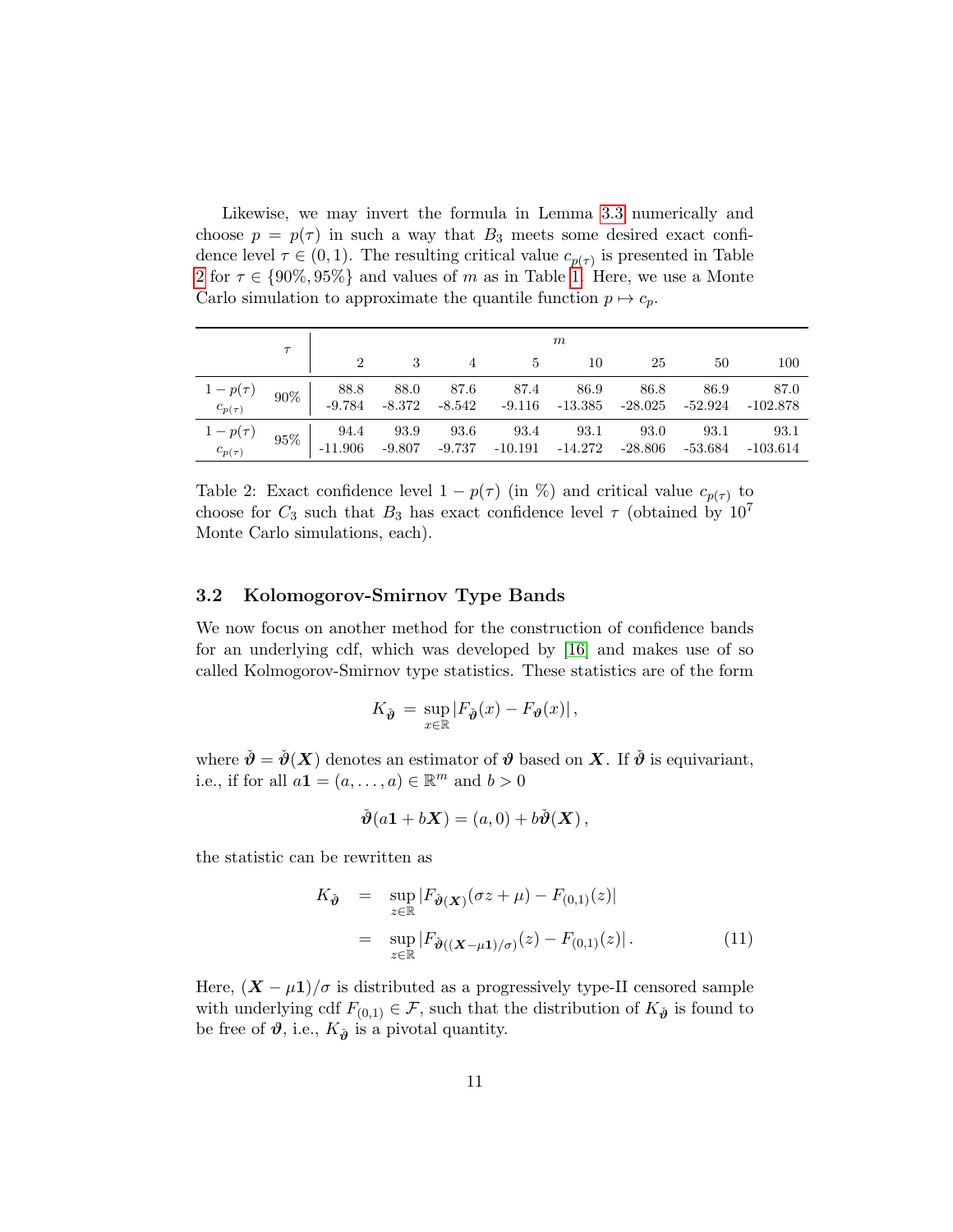The MLE  $\hat{\boldsymbol{\vartheta}}$  of  $\boldsymbol{\vartheta}$  is known to be equivariant; see, e.g., [\[2\]](#page-25-1), Section 12.1.1. This yields the following theorem, the proof of which is provided in the appendix; see also [\[12\]](#page-25-10), Section 2.1, for the complete sample case.

<span id="page-11-0"></span>**Theorem 3.4.** Let  $p \in (0,1)$ . Then,

<span id="page-11-1"></span>
$$
B_4 = \{(x, y) \in \mathbb{R}^2 : |F_{\hat{\boldsymbol{\vartheta}}}(x) - y| \le d_p\}
$$
 (12)

forms a confidence band for  $F_{\theta}$  with exact confidence level  $1 - p$ , where  $d_p \equiv d_p(m, n)$  denotes the  $(1-p)$ -quantile of

<span id="page-11-3"></span>
$$
K_{\hat{\theta}} \stackrel{d}{=} \max\{U, V\} \tag{13}
$$

with random variables

$$
U = 1 - \exp{-S},
$$
  
\n
$$
V = |1 - T| \exp \left\{ \frac{S - T \ln(T)}{T - 1} \right\} (1_{\{T < 1\}} + 1_{\{S < \ln(T)\}}),
$$

where  $S \sim F_{(0,1/n)} \in \mathcal{F}$  and  $T \sim \Gamma(m-1,1/m)$  are independent. Here,  $\stackrel{d}{=}$ means equality in distribution, and  $\mathbb{1}_A$  denotes the indicator function of the set A.

Note that Theorem [3.4](#page-11-0) allows for a simple numerical computation of the quantiles of  $K_{\hat{\theta}}$  by using Monte Carlo simulation. For some configurations, respective numerical values are presented in Table [3.](#page-12-0)

 $B_4$  in formula [\(12\)](#page-11-1) has the same non-random vertical width  $2d_p$  at every  $x \in \mathbb{R}$ , which implies that there will be points  $(x, y) \in B_4$  that cannot be part of any graph of a cdf lying wholly inside the band. These points, however, may be removed from the band in a second step without affecting its confidence level. That is, if  $B_4$  has exact confidence level  $1 - p$ , the trimmed confidence band

<span id="page-11-2"></span>
$$
B_4' = \bigcup_{\tilde{\boldsymbol{\vartheta}} \in \Theta: \text{ graph } F_{\tilde{\boldsymbol{\vartheta}}} \subseteq B_4} \text{ graph } F_{\tilde{\boldsymbol{\vartheta}}}
$$

has also exact confidence level  $1 - p$ .

Note that  $B_4'$  can be considered to be constructed from the confidence region

$$
C'_4 = \{ \tilde{\boldsymbol{\vartheta}} \in \Theta : \operatorname{graph} F_{\tilde{\boldsymbol{\vartheta}}} \subseteq B_4 \}
$$
  
= \{ \tilde{\boldsymbol{\vartheta}} \in \Theta : \operatorname{sup} |F\_{\tilde{\boldsymbol{\vartheta}}}(x) - F\_{\hat{\boldsymbol{\vartheta}}}(x)| \le d\_p \} (14)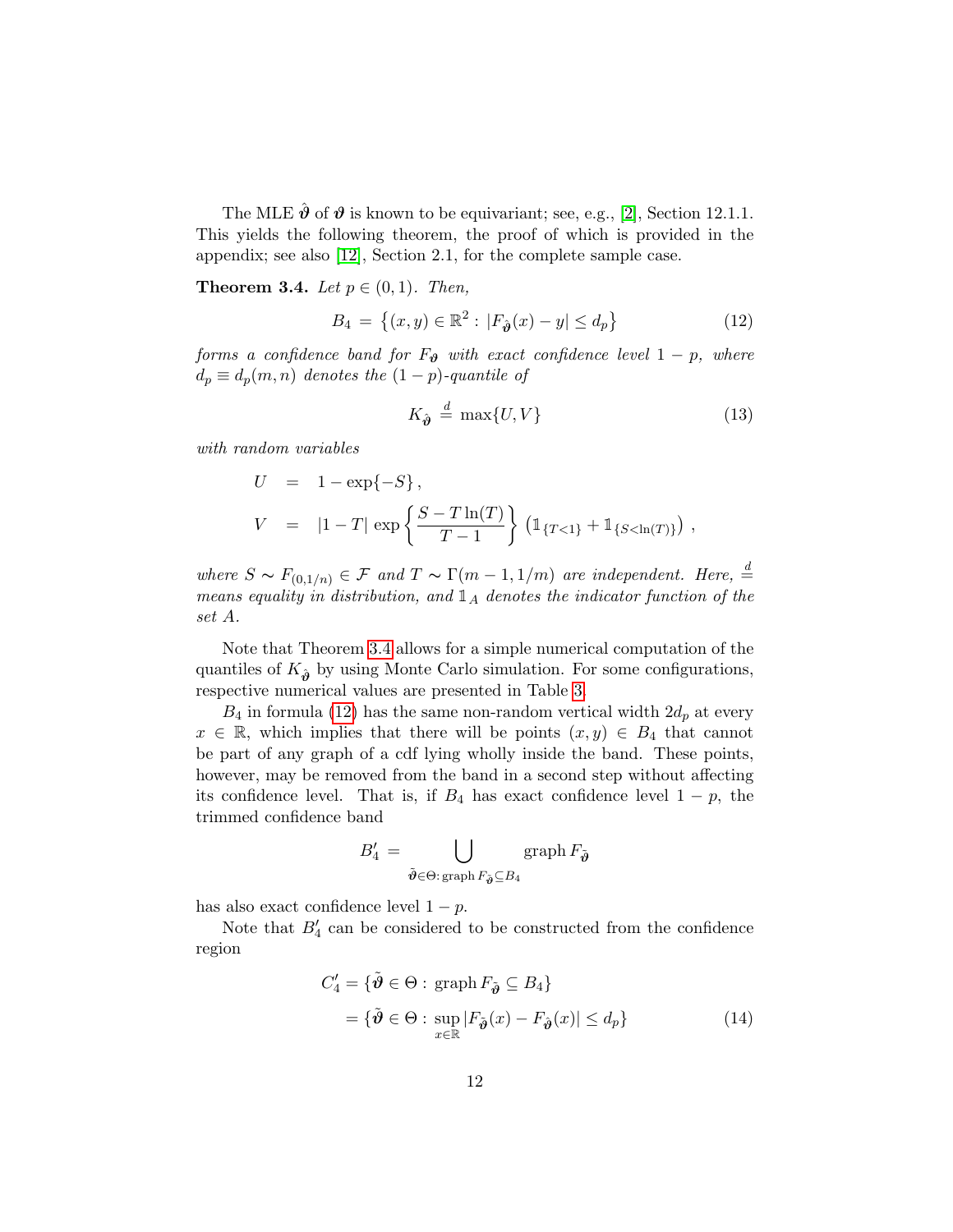|                  |                | $\it n$ |      |      |      |      |      |      |  |  |
|------------------|----------------|---------|------|------|------|------|------|------|--|--|
|                  |                | 3       | 4    | 5    | 10   | 15   | 20   | 50   |  |  |
|                  | 3              | .123    | .109 | .099 | .075 | .064 | .058 | .045 |  |  |
|                  | $\overline{4}$ |         | .095 | .086 | .064 | .055 | .049 | .037 |  |  |
|                  | 5              |         |      | .078 | .058 | .049 | .044 | .033 |  |  |
| $\boldsymbol{m}$ | 10             |         |      |      | .045 | .038 | .034 | .024 |  |  |
|                  | 15             |         |      |      |      | .033 | .029 | .020 |  |  |
|                  | 20             |         |      |      |      |      | .027 | .018 |  |  |
|                  | 50             |         |      |      |      |      |      | .014 |  |  |

<span id="page-12-0"></span>Table 3: Value of  $d_p \equiv d_p(m, n)$  for  $B_4$  to have exact confidence level 1 −  $p = 90\%$  for different configurations  $m, n$  (obtained by  $10^7$  Monte Carlo simulations, each).

in the sense of the first approach, i.e.,  $B'_4 = B_{C'_4}$ . Since  $C'_4$  is exhaustive by definition, it follows that

$$
P_{\boldsymbol{\vartheta}}(\boldsymbol{\vartheta} \in C'_4) = P_{\boldsymbol{\vartheta}}(\operatorname{graph} F_{\boldsymbol{\vartheta}} \subseteq B'_4) = 1 - p, \qquad \boldsymbol{\vartheta} \in \Theta,
$$

such that  $C_4'$  defines a confidence region for  $\boldsymbol{\vartheta}$  with exact confidence level  $1-p$ . To compute  $C_4'$ , we may use that

$$
\sup_{x\in\mathbb{R}}|F_{(\tilde{\mu},\tilde{\sigma})}(x)-F_{(\hat{\mu},\hat{\sigma})}(x)|=\sup_{x\in\mathbb{R}}|F_{(\frac{\tilde{\mu}-\hat{\mu}}{\hat{\sigma}},\frac{\tilde{\sigma}}{\hat{\sigma}})}(x)-F_{(0,1)}(x)|\,,
$$

and the latter quantity is calculated explicitly in the proof of Theorem [3.4.](#page-11-0) The shape of  $C_4'$  is depicted in Figure [4.](#page-16-1)

 $C_4^\prime$  can be trimmed even further without changing its confidence level by using that  $\mu \leq \hat{\mu} P_{\theta}$ -almost-surely. By defining

<span id="page-12-1"></span>
$$
C_4'' = \{ (\mu, \sigma) \in C_4' : \mu \le \hat{\mu} \} \text{ and } B_4'' = B_{C_4''}, \quad (15)
$$

we have for every  $\theta \in \Theta$  that

$$
1 - p = P_{\theta}(\theta \in C_4') = P_{\theta}(\theta \in C_4'')
$$
  
\n
$$
\leq P_{\theta}(\text{graph } F_{\theta} \subseteq B_4'') \leq P_{\theta}(\text{graph } F_{\theta} \subseteq B_4')
$$
  
\n
$$
= 1 - p.
$$

Hence, the confidence region  $C_4''$  and the corresponding confidence band  $B_4''$ have both exact confidence level  $1 - p$ .

 $C_4'$  and  $C_4''$  can be stated explicitly.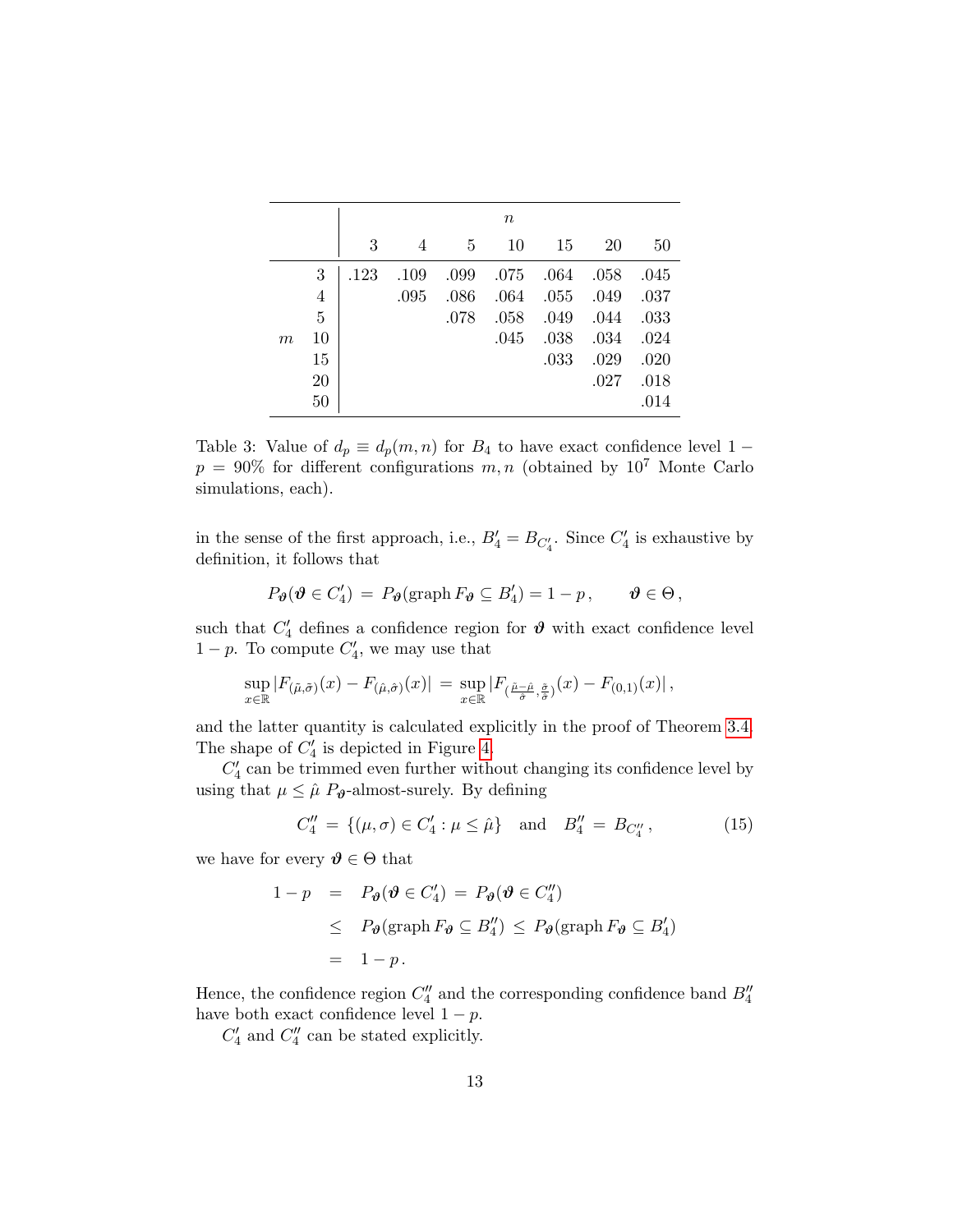<span id="page-13-1"></span>**Theorem 3.5.** The confidence regions  $C_4'$  and  $C_4''$  in formulas [\(14\)](#page-11-2) and [\(15\)](#page-12-1) admit the representations

$$
C_4' = \left\{ (\mu, \sigma) \in \Theta : u(\frac{\hat{\sigma}}{\sigma}) \le \frac{\hat{\mu} - \mu}{\sigma} \le o(\frac{\hat{\sigma}}{\sigma}) \right\},\
$$
  

$$
C_4'' = \left\{ (\mu, \sigma) \in \Theta : \max\{u(\frac{\hat{\sigma}}{\sigma}), 0\} \le \frac{\hat{\mu} - \mu}{\sigma} \le o(\frac{\hat{\sigma}}{\sigma}) \right\},\
$$

where

$$
u(x) = \begin{cases} h(x), & x < 1 - d_p \\ x \ln(1 - d_p), & x \ge 1 - d_p \end{cases},
$$
  

$$
o(x) = \begin{cases} -\ln(1 - d_p), & x \le \frac{1}{1 - d_p} \\ h(x), & x > \frac{1}{1 - d_p} \end{cases},
$$

for  $x > 0$  and the function  $h : (0, \infty) \to \mathbb{R}$  is defined by

$$
h(x) = \ln\left(\frac{d_p}{|1-x|}\right)(x-1) + x\ln(x), \quad x > 0, x \neq 1,
$$

and  $h(1) = 0$ .

The confidence regions  $C_4'$  and  $C_4''$  are depicted in Figure [4](#page-16-1) along with the corresponding confidence bands  $B'_4$ ,  $B''_4$  and the untrimmed confidence band  $B_4$ . Here, the form of  $B'_4$  and  $B''_4$  is determined by maximizing/minimizing  $F_{\theta}(x)$  numerically on every confidence region for each  $x \in \mathbb{R}$ .

## <span id="page-13-0"></span>4 Data Example

For illustration and to compare the bands in terms of their width and area, we apply the confidence bands proposed in Section [3](#page-3-0) to a progressively type-II censored data set presented by [\[24\]](#page-26-11) and generated from a real data set in [\[25\]](#page-26-12), pp. 105, 228. The observations are shown in Table [4](#page-14-1) and consist of the times (in minutes) to breakdown of  $m = 8$  out of  $n = 19$  insulating fluids between electrodes at voltage 34 Kilovolts. The corresponding censoring scheme is given by  $\mathbf{R} = (0, 0, 3, 0, 3, 0, 0, 5)$ .

We assume that  $x_{1:8:19}, \ldots, x_{8:8:19}$  in Table [4](#page-14-1) are realizations of progressively type-II censored order statistics from an exponential cdf  $F_{\theta}$  as in formula  $(2)$ ; see also  $[24]$  and  $[2]$ , p. 255. According to formulas  $(3)$  and  $(4)$ , the MLEs of  $\mu$  and  $\sigma$  based on the data are given by  $\hat{\mu} = .19$  and  $\hat{\sigma} = 8.635$ .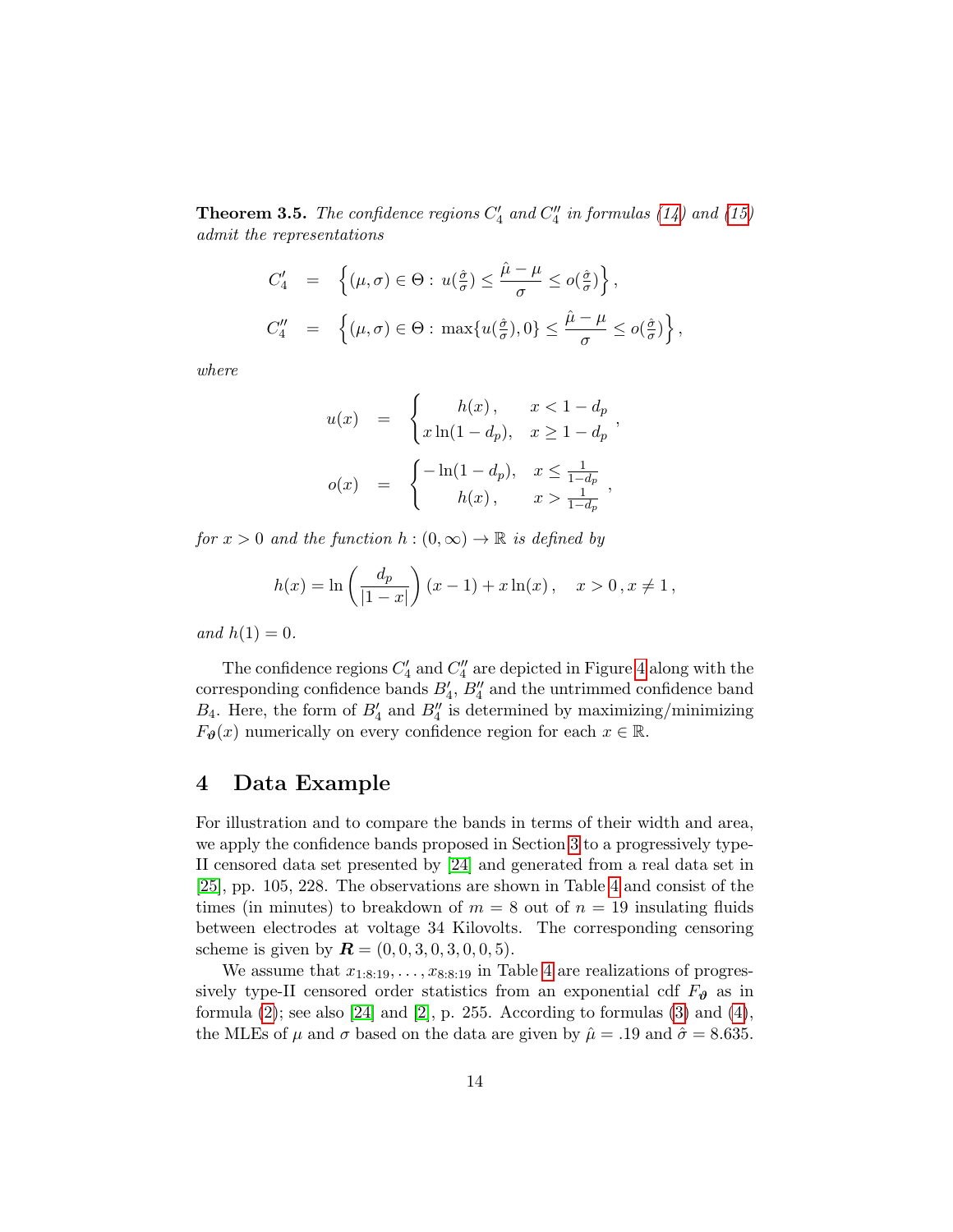For an exact confidence level of  $90.25\%$  (=  $95\% \times 95\%$ ), the boundaries of the confidence bands  $B_1, B_2, B_3, B_4, B'_4$ , and  $B''_4$  are depicted in Figures [1](#page-14-0)[-4.](#page-16-1) Here, for the underlying confidence regions  $C_1$  and  $C_2$ , the exact confidence level is uniformly allocated to the intervals and tails, i.e., we set  $q_1 = 2.5\%$ and  $q_2 = 97.5\%$  in formulas [\(6\)](#page-5-0) and [\(7\)](#page-5-1), respectively. Moreover, to ensure that  $B_3$  meets the exact confidence level of  $\tau = 90.25\%$ , we choose the constant  $c_p$  in formula [\(8\)](#page-7-0) as  $c_{p(\tau)}$ , which is determined by using Lemma [3.3](#page-9-1) yielding  $1-p(\tau) = 87.3\%$  and  $c_{p(\tau)} = -11.587$ . The constant  $d_{0.9025} = 0.249$ in formula [\(12\)](#page-11-1), in turn, is numerically obtained by sampling according to Theorem [3.4](#page-11-0) with  $10^7$  simulations.



<span id="page-14-0"></span>Figure 1: Confidence region  $C_1$  and the resulting confidence band  $B_1$  with exact confidence level 90.25%, each, based on the insulating fluid data in Table [4.](#page-14-1)

|                                                   |  |  | $i$   1 2 3 4 5 6 7 8   |  |
|---------------------------------------------------|--|--|-------------------------|--|
| $x_{i:8:19}$ .19 .78 .96 1.31 2.78 4.85 6.50 7.35 |  |  |                         |  |
|                                                   |  |  | $R_i$   0 0 3 0 3 0 0 5 |  |

<span id="page-14-1"></span>Table 4: Progressively type-II censored data set in [\[24\]](#page-26-11): times (in minutes) to breakdown of  $m = 8$  out of  $n = 19$  insulating fluids at 34 Kilovolts with censoring scheme  $\mathbf{R} = (R_1, \ldots, R_8)$ .

Numerical values for the maximum band width  $W(B)$  and the area  $A(B)$ of  $B_1, \ldots, B_4, B'_4$ , and  $B''_4$  are shown in Table [5.](#page-16-2) It gives the rankings

$$
W(B_4'') \le W(B_4') \le W(B_4) \le W(B_1) \le W(B_2) \le W(B_3)
$$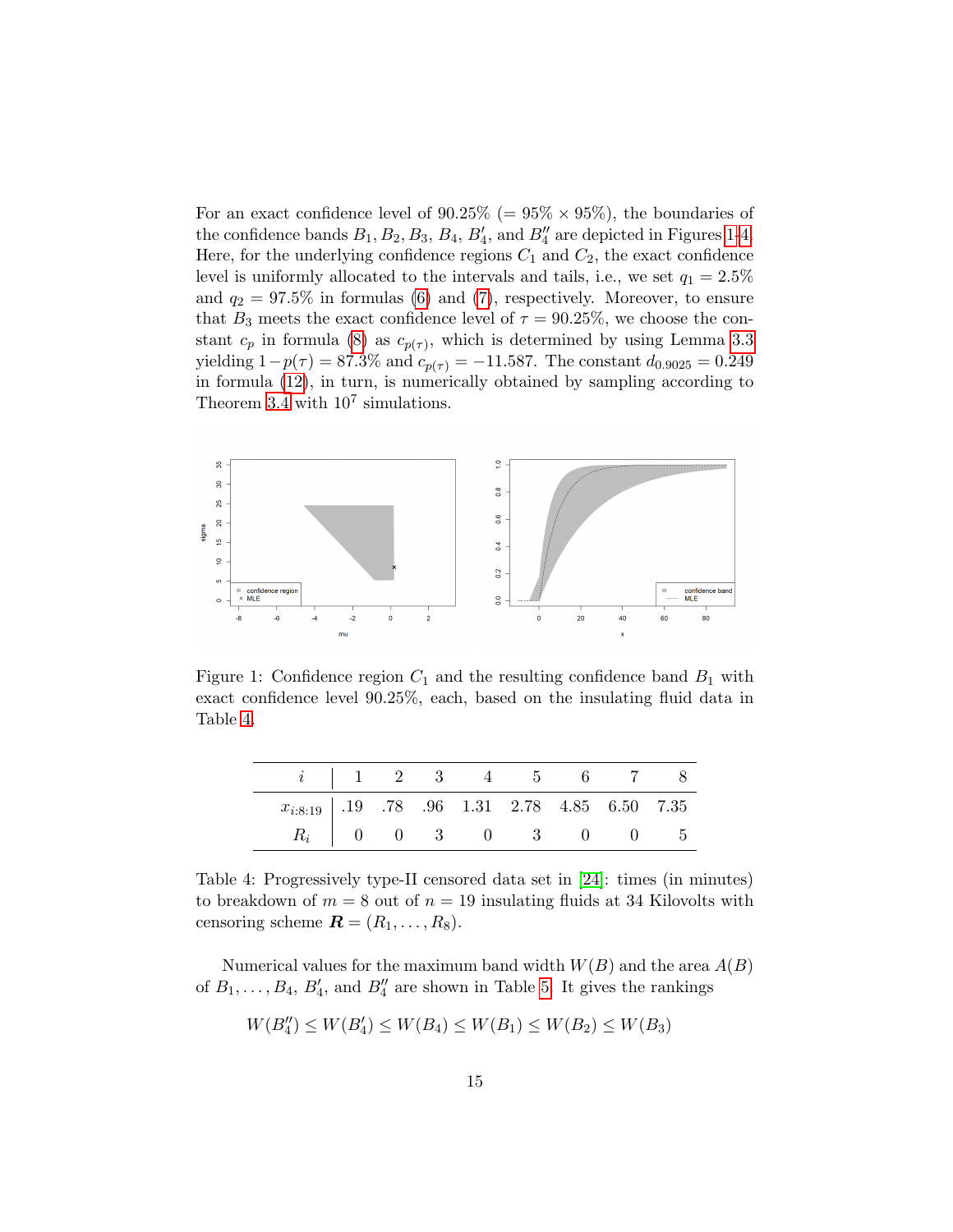

<span id="page-15-0"></span>Figure 2: Confidence region  $C_2$  and the resulting confidence band  $B_2$  with exact confidence level 90.25%, each, based on the insulating fluid data in Table [4.](#page-14-1)



<span id="page-15-1"></span>Figure 3: Confidence region  $C_3$  with exact confidence level  $1-p(\tau) = 87.3\%$ and the resulting confidence band  $B_3$  with exact confidence level  $\tau = 90.25\%$ , based on the insulating fluid data in Table [4.](#page-14-1)  $B_3$  covers the cdf associated with the marked alternative parameter, which is not contained in  $C_3$  but part of its comprehensive convex hull.

and

$$
A(B_4'') \le A(B_4') \le A(B_3) \le A(B_1) \le A(B_2) \le A(B_4).
$$

In particular, the trimmed Kolmogorov-Smirnov type bands  $B_4''$  and  $B_4'$  are first and second best for both criteria; note that the untrimmed band  $B_4$ has infinite area by construction. While the area of  $B_3$ , which is obtained from a minimum area confidence region for the underlying parameter, is also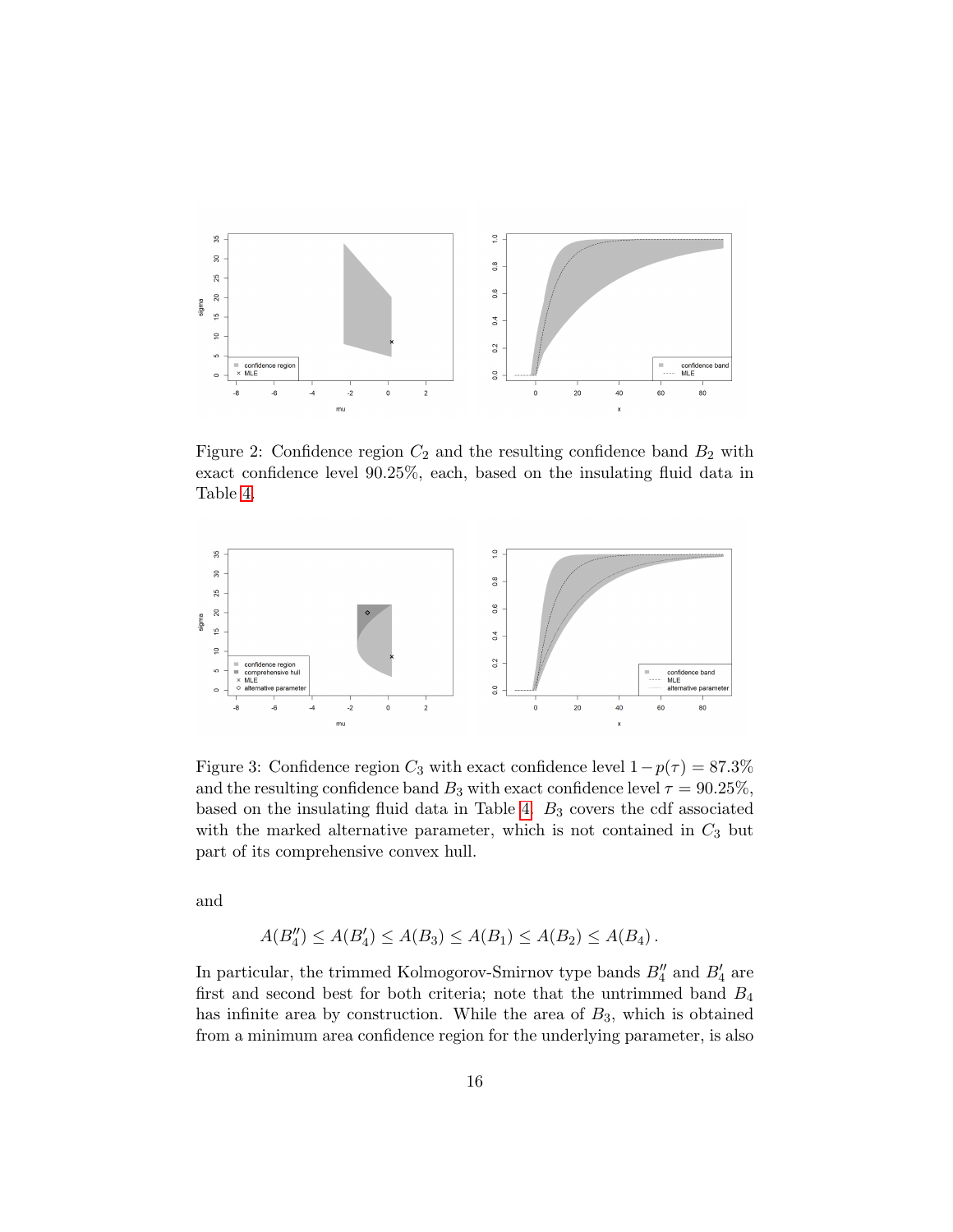

<span id="page-16-1"></span>Figure 4: Uniform Kolmogorov-Smirnov type confidence band  $B_4$  (right, light grey) and the resulting confidence regions  $C_4'$  and  $C_4''$  (left, grey and dark grey) with exact confidence level 90.25% based on the insulating fluid data in Table [4.](#page-14-1) The corresponding confidence bands  $B'_4$  and  $B''_4$  are also depicted (right, grey and dark grey).

comparatively small, its maximum band width is worst among the confidence bands considered. Regarding the confidence bands based on the trapezoidal confidence regions,  $B_1$  performs better than  $B_2$ .

|                                                                                                                                           | $B \parallel B_1 \parallel B_2 \parallel B_3 \parallel B_4 \parallel B_4'' \parallel B_4''$ |  |  |
|-------------------------------------------------------------------------------------------------------------------------------------------|---------------------------------------------------------------------------------------------|--|--|
|                                                                                                                                           |                                                                                             |  |  |
| $\begin{array}{c ccccc} W(B) & .54 & .57 & .59 & .50 & .50 & .47 \\ A(B) & 20.59 & 27.53 & 18.87 & \infty & 18.70 & 17.90 \\ \end{array}$ |                                                                                             |  |  |

<span id="page-16-2"></span>Table 5: Maximum band width  $W(B)$  and area  $A(B)$  of the confidence bands  $B_1, \ldots, B_4, B'_4$ , and  $B''_4$  with exact confidence level 90.25% based on the insulating fluid data in Table [4.](#page-14-1)

# <span id="page-16-0"></span>5 Generalizations and Extensions

Generalizations and extensions of the preceding results are possible in different directions, which are pointed out in the following. First, we focus on related models for ordered data, in which the findings may be applied as well with minor changes. Then, we suppose to have an underlying location-scale family of distributions containing the exponential one as particular case.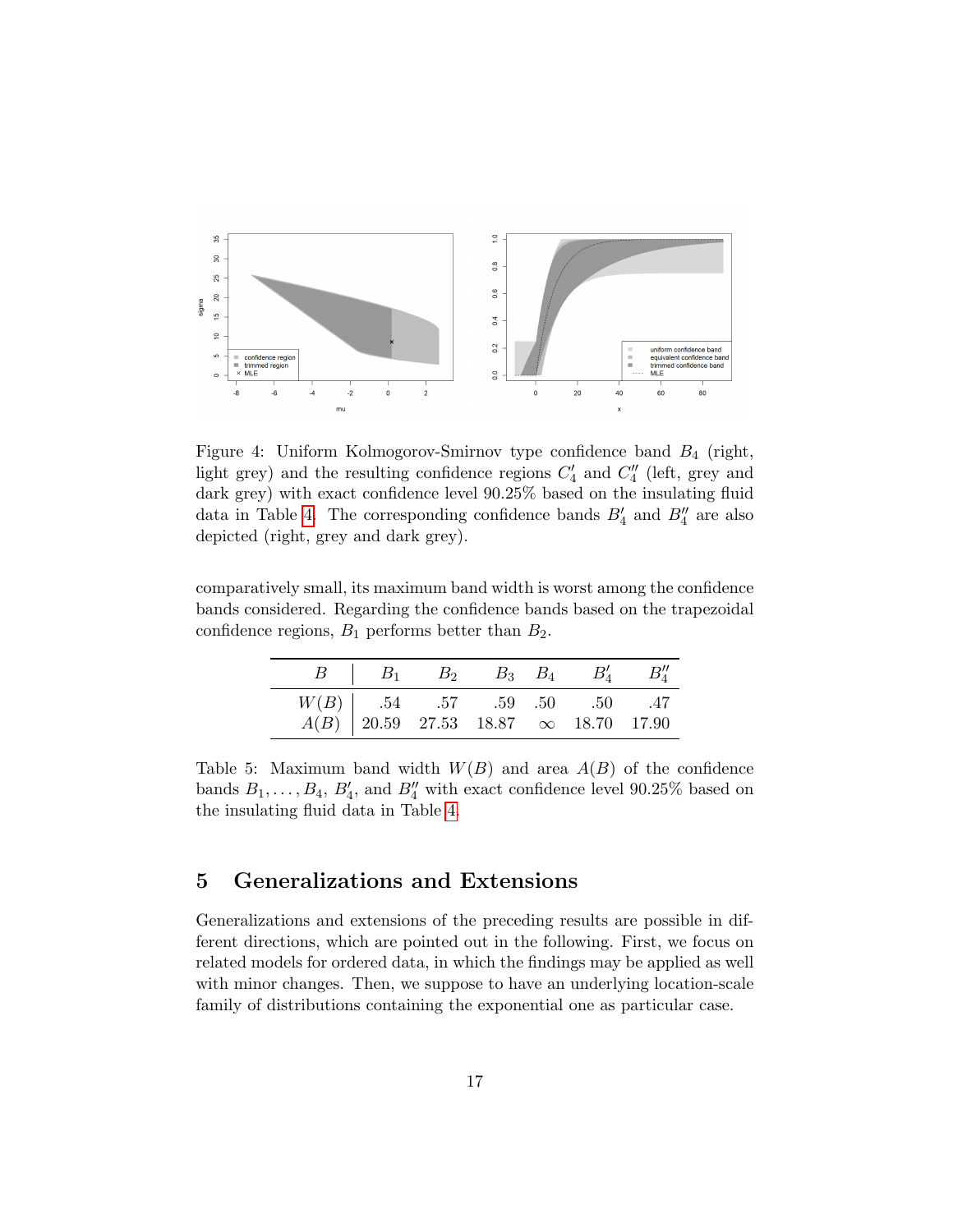#### <span id="page-17-0"></span>5.1 Sequential Order Statistics

In the above derivations, the explicit structure of  $\gamma_1, \ldots, \gamma_m$  defined by formula [\(1\)](#page-2-1) via the censoring scheme has not been used. Indeed, all findings remain true as long as the  $\gamma$ 's are given positive parameters. Here, the particular choice

<span id="page-17-1"></span>
$$
\gamma_j = (n-j+1)\,\alpha_j\,, \qquad 1 \le j \le n\,, \tag{16}
$$

with known positive parameters  $\alpha_1, \ldots, \alpha_n$  is of some interest. In that case, X is distributed as the first m (of n) sequential order statistics (SOSs) based on the cdfs

$$
F_j(x) = 1 - (1 - F_{\theta}(x))^{\alpha_j}
$$
  
= 1 - exp $\left\{-\frac{\alpha_j(x - \mu)}{\sigma}\right\}$ ,  $x > \mu$ ,

with corresponding hazard rates  $\lambda_{F_i} = \alpha_j \lambda_{F_i} = \alpha_j/\sigma$  on  $(\mu, \infty)$ ,  $1 \leq j \leq n$ , being proportional to that of  $F_{\theta}$ ; see [\[26](#page-26-13)[,27\]](#page-27-0). The model of SOSs allows for describing component lifetimes of sequential  $k$ -out-of-n systems, which are operating as long as  $k$  out of  $n$  components are operating, where the failure of some component may have an impact on the residual lifetimes of the remaining components  $(k = n - m + 1, \text{ here})$ . In particular, they may be used to model load-sharing effects arising in systems, in which the components share some total load. All  $n$  components then start working at hazard rate  $\alpha_1 \lambda_{F_{\theta}}$  and, upon the *j*-th failure,  $1 \leq j \leq m-1$ , the hazard rate of the surviving components changes to  $\alpha_{j+1}\lambda_{F_{\theta}}$ . The m-th SOS  $X_m$ coincides with the system failure time, after which no further observations are recorded such that the data is type-II right censored. Note that order statistics (based on  $F_{\theta}$ ) modelling the component lifetimes of the common k-out-of-n system are contained in the model by setting  $\alpha_1 = \cdots = \alpha_n (= 1)$ . In this context, confidence bands for the baseline cdf  $F_{\theta}$  may be useful to assess the quality of the individual components.

Having said that the m-th SOS  $X_m$  also represents the lifetime of the system, a confidence band for its cdf is naturally of interest as well. For arbitrary choices of  $\alpha_1, \ldots, \alpha_n$ , closed formula expressions of the marginal cdf  $F^{(m)}_{\boldsymbol{\vartheta}}$  $\mathcal{O}_{\theta}^{(m)}$  of  $X_m$  are derived in [\[28\]](#page-27-1) by using Meijer's G-functions. If  $\alpha_1, \ldots, \alpha_n$ are such that the  $\gamma$ 's in formula [\(16\)](#page-17-1) are pairwise distinct, this formula simplifies to  $F_{\theta}^{(m)} = H(F_{\theta})$  with function

$$
H(y) = 1 - \left(\prod_{j=1}^{m} \gamma_j\right) \sum_{i=1}^{m} \frac{a_i}{\gamma_i} (1 - y)^{\gamma_i}, \qquad y \in [0, 1],
$$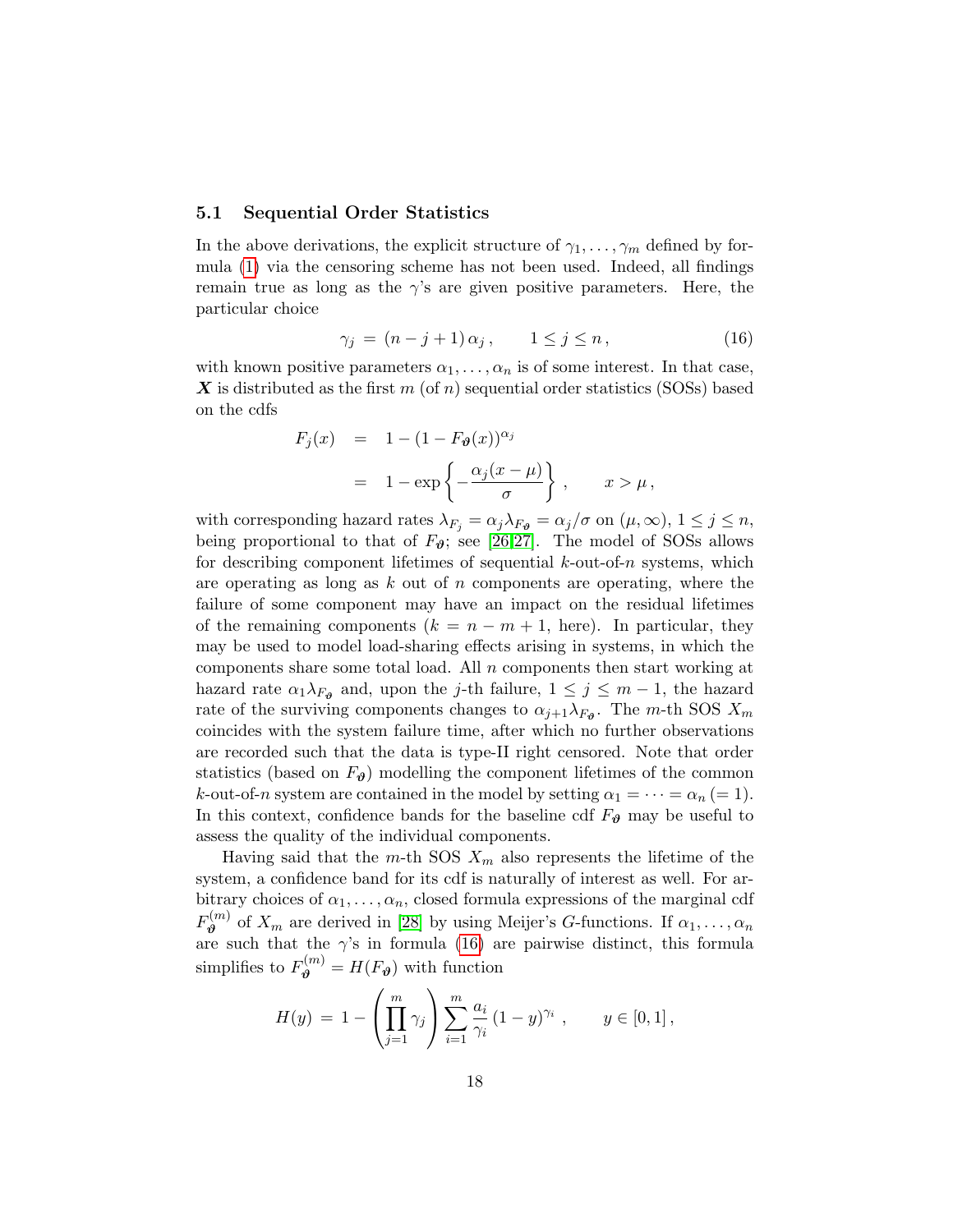where

$$
a_i = \prod_{j=1, j \neq i}^m \frac{1}{\gamma_j - \gamma_i}, \qquad 1 \le i \le m;
$$

see, e.g., [\[29\]](#page-27-2), Theorem 2.5. In fact,  $H$  coincides with the cdf on [0, 1] of the m-th SOS based on a standard uniform distribution and model parameters  $\alpha_1, \ldots, \alpha_n$  (i.e., based on the cdfs  $F_j(x) = 1-(1-u)^{\alpha_j}, u \in [0,1], 1 \le j \le n$ );  $H : [0, 1] \to [0, 1]$  is therefore strictly increasing and, in particular, bijective. This transformation can be used for the construction of a confidence band for  $F^{(m)}_{\boldsymbol{p}}$  $\mathfrak{v}_{\theta}^{(m)}$  as follows.

Suppose that we have already constructed a confidence band  $B$ , say, for  $F_{\theta}$  with (exact) confidence level  $1 - p \in (0, 1)$ . Let

$$
\breve{B} = \{ (x, y) \in \mathbb{R} \times [0, 1] : (x, H^{-1}(y)) \in B \}.
$$

Then,

$$
\begin{array}{rcl}\n\text{graph}\,F_{\theta}^{(m)}\subseteq \check{B} & \Leftrightarrow & (x, H(F_{\theta}(x))) \in \check{B}\, \,\forall x \in \mathbb{R} \\
& \Leftrightarrow & (x, F_{\theta}(x)) \in B \, \,\forall x \in \mathbb{R} \\
& \Leftrightarrow & \text{graph}\,F_{\theta} \subseteq B \,.\n\end{array}
$$

Hence,  $\check{B}$  forms a confidence band for  $F_{\theta}^{(m)}$  with (exact) confidence level  $1-p$ .

More results on inference with SOSs can be found, for instance, in [\[29\]](#page-27-2) and [\[30\]](#page-27-3). For recent works, see, e.g., [\[31\]](#page-27-4) and [\[32\]](#page-27-5). Finally, notice that SOSs with proportional hazard rates are closely related to generalized order statistics; see [\[26](#page-26-13)[,27](#page-27-0)[,33\]](#page-27-6). Some of the results presented here may therefore also be interpreted in light of other models of ordered random variables and may be applied, for example, to construct a confidence band for the exponential baseline cdf of Pfeifer record values.

#### <span id="page-18-0"></span>5.2 A Location-Scale Familiy of Distributions

In the context of SOSs, various inferential results are shown in [\[29\]](#page-27-2) for the underlying cdf belonging to the location-scale family

<span id="page-18-1"></span>
$$
F_{\theta}(x) = 1 - \exp\left\{-\frac{g(x) - \mu}{\sigma}\right\}, \quad x \ge g^{-1}(\mu), \tag{17}
$$

for  $\mathbf{\hat{\theta}} = (\mu, \sigma) \in (\lim_{u \downarrow 0} g(u), \infty) \times (0, \infty)$ , where g is a differentiable and strictly increasing function on  $(0, \infty)$  satisfying  $\lim_{x\to\infty} g(x) = \infty$ . Note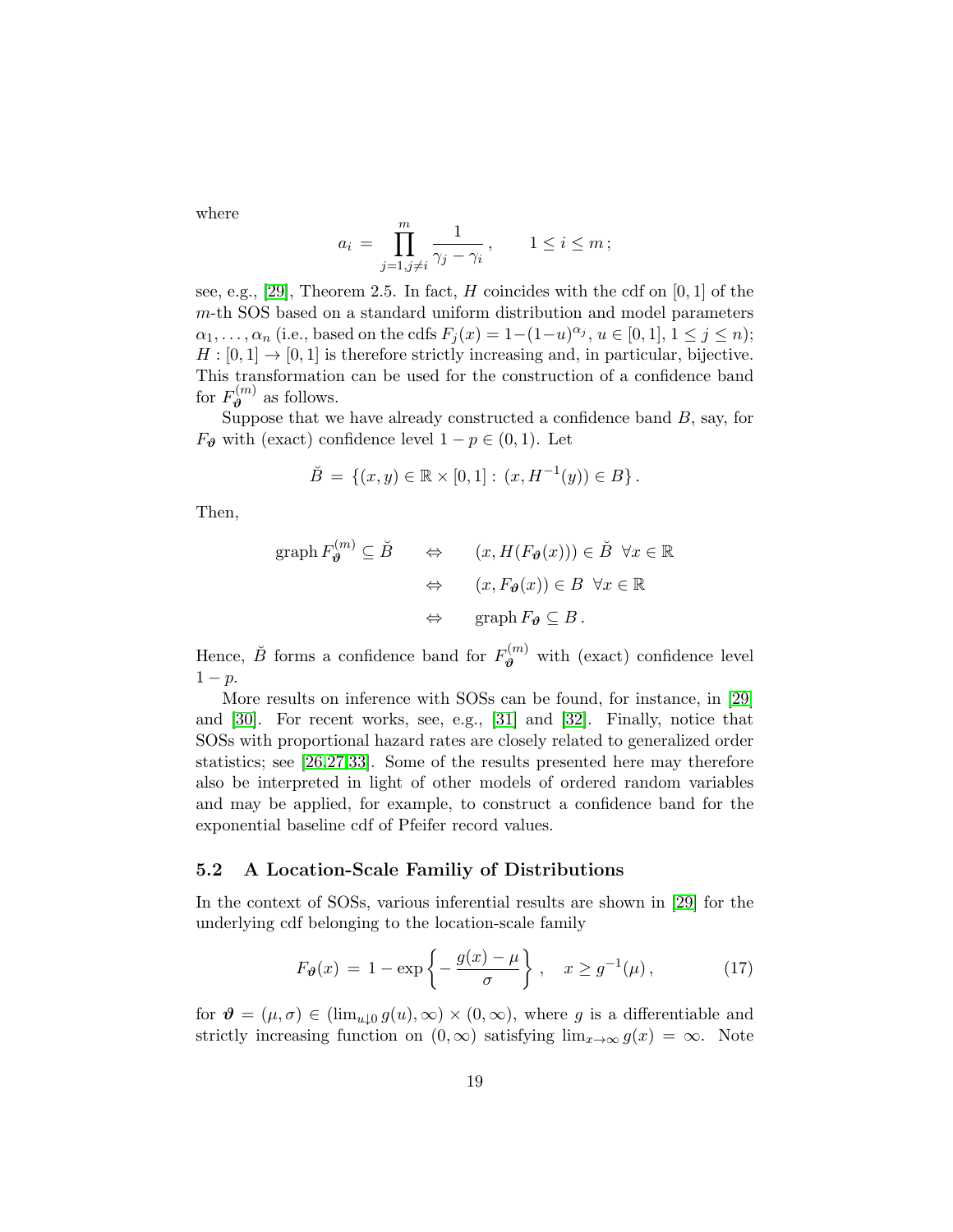that the supports of the distributions in that family are bounded from the left. Exponential distributions and Pareto distributons are included in this setting and are obtained by choosing  $g(x) = x$  and  $g(x) = \ln(x)$ , respectively; more examples can be found in [\[29\]](#page-27-2), Section 6. When replacing assumption [\(2\)](#page-3-1) by [\(17\)](#page-18-1) with a known function g, the MLEs of  $\mu$  and  $\sigma$  in formulas [\(3\)](#page-3-2) and [\(4\)](#page-3-2) change to

$$
\hat{\mu} = g(X_{1:m:n})
$$
  
and 
$$
\hat{\sigma} = \frac{1}{m} \sum_{j=2}^{m} \gamma_j (g(X_{j:m:n}) - g(X_{j-1:m:n})),
$$

where all distributional properties of  $\hat{\mu}$  and  $\hat{\sigma}$  are preserved; see, e.g., [\[29\]](#page-27-2), Section 9. Since the construction principles and arguments in Section [3](#page-3-0) do not use the explicit form of the MLEs, all findings remain true under this setup.

# <span id="page-19-0"></span>6 Conclusion

Based on a progressively type-II censored sample from the two-parameter exponential distribution, various confidence bands are derived containing the entire graph of the underlying cumulative distribution function with a desired exact probability. The bands are constructed via confidence regions for the location-scale parameter and Kolmogorov-Smirnov type statistics, and the relation between both approaches is highlighted. Explicit formulas for the boundaries of the confidence bands as well as instructions how to obtain the quantiles of the relevant statistics by simulation are provided, such that the bands may easily be computed in applications. The Kolmogorov-Smirnov type statistic can also be used to construct a novel confidence region for the location-scale parameter, and an explicit representation of the latter is found. By means of a data example, the bands are illustrated and compared in terms of maximum band width and area, where the trimmed Kolmogorov-Smirnov type band is found to perform well for both criteria. The presented results also yield useful findings for related models of ordered random variables. This comprises, for instance, confidence bands for the baseline and marginal cumulative distribution functions of sequential order statistics, which serve as a model for the component lifetimes of sequential  $k$ -out-of-n systems. Finally, the results are extended to some other locationscale families of distributions.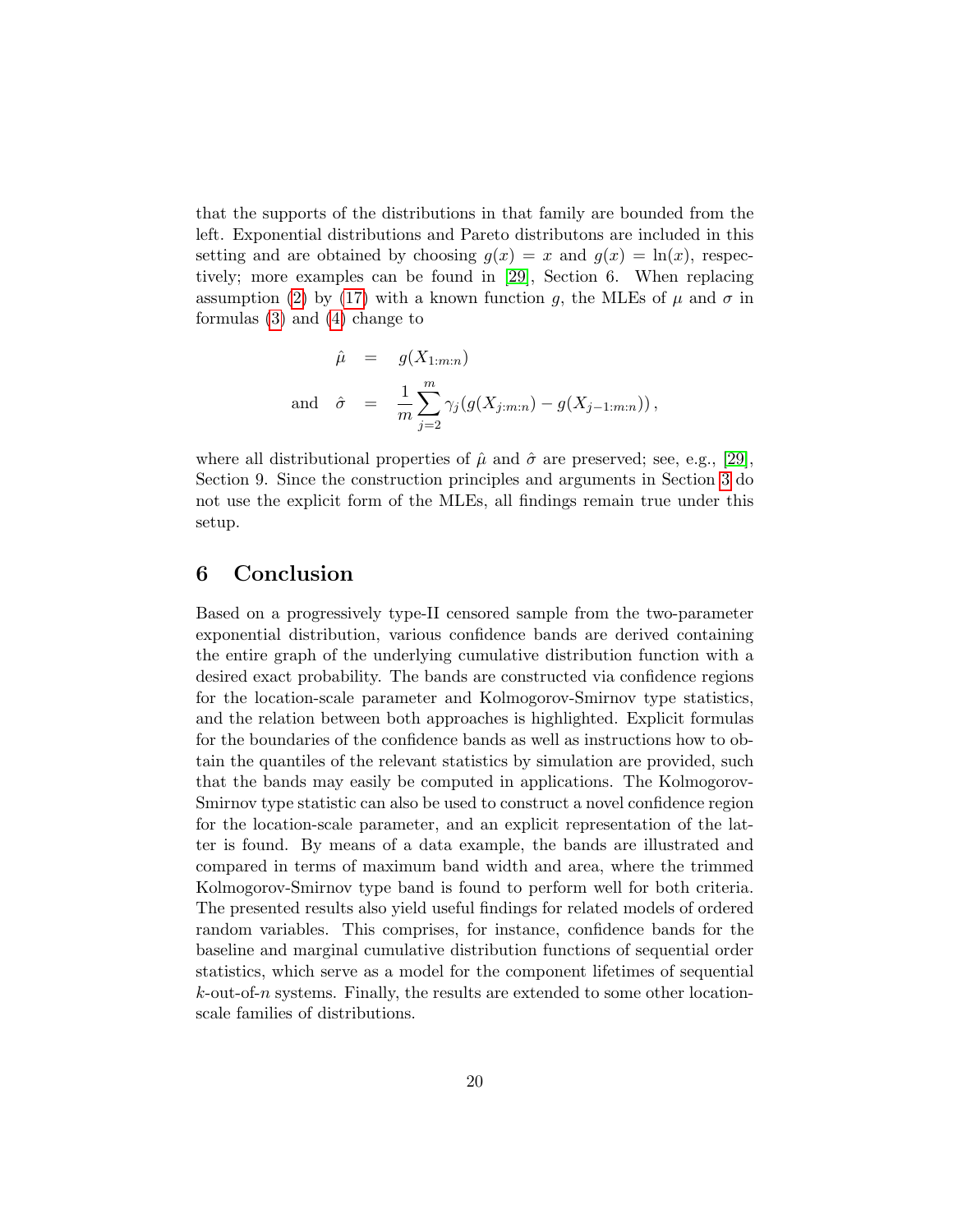# Appendix

#### 6.1 Proof of Theorem [3.1](#page-6-0)

To find the boundaries of  $B_2$ , we proceed similarly as in [\[12\]](#page-25-10), Section 2.2. Let  $x \in \mathbb{R}$  be fixed. The aim is to determine the parameters  $\theta \in C_2$ , which maximize and minimize  $F_{\theta}(x)$ . This question may be simplified to finding  $(\mu, \sigma) \in C_2$  corresponding to extremal values of  $(x - \mu)/\sigma$ . Since the latter is a monotone function of  $\sigma$  for fixed  $\mu$ , these points lie on the graphs of the functions  $\sigma = b_{q_i}(\mu)$ ,  $\mu \in [\mu_{q_2}, \mu_{q_1}]$ ,  $i = 1, 2$ . There we have that

$$
\frac{x-\mu}{\sigma} = \frac{(x-\mu)\chi_{q_i}^2(2m)}{2(n(\hat{\mu}-\mu)+m\hat{\sigma})}
$$

is strictly decreasing in  $\mu$  if  $x \leq \hat{\mu} + m\hat{\sigma}/n$ , and strictly increasing in  $\mu$  if  $x > \hat{\mu} + m\hat{\sigma}/n$ . Hence,

$$
\underset{\theta \in C_2}{\arg \min} \frac{x - \mu}{\sigma} = \begin{cases} (\mu_{q_1}, b_{q_2}(\mu_{q_1})), & x \leq \mu_{q_1} \\ (\mu_{q_1}, b_{q_1}(\mu_{q_1})), & \mu_{q_1} < x \leq \hat{\mu} + m\hat{\sigma}/n \\ (\mu_{q_2}, b_{q_1}(\mu_{q_2})), & x > \hat{\mu} + m\hat{\sigma}/n \end{cases},
$$

and

$$
\arg \max_{\boldsymbol{\vartheta} \in C_2} \frac{x - \mu}{\sigma} = \begin{cases} (\mu_{q_2}, b_{q_1}(\mu_{q_2})), & x \leq \mu_{q_2} \\ (\mu_{q_2}, b_{q_2}(\mu_{q_2})), & \mu_{q_2} < x \leq \hat{\mu} + m\hat{\sigma}/n \\ (\mu_{q_1}, b_{q_2}(\mu_{q_1})), & x > \hat{\mu} + m\hat{\sigma}/n \end{cases}.
$$

This yields the representations of  $U_2$  and  $O_2$ , where each the first two cases can be summarized, since  $F_{(\mu_{q_i}, \sigma)}(x) = 0$  for  $x \le \mu_{q_i}, \sigma > 0$ , and  $i = 1, 2$ .

#### 6.2 Proof of Theorem [3.2](#page-8-1)

Let  $x \in \mathbb{R}$  be fixed. As in the proof of Theorem [3.1,](#page-6-0) we have to find the extremal values of  $(x - \mu)/\sigma$  with respect to  $(\mu, \sigma)$  lying on the boundary of  $C_3$ , which is given by the vertical line  $\hat{\mu} \times [Z_{-1}, Z_0]$  and the curve  $\{(\hat{\mu} +$  $g(\sigma), \sigma$  :  $\sigma \in [Z_{-1}, Z_0]$ . Clearly, on the line,  $(x - \mu)/\sigma = (x - \hat{\mu})/\sigma$  is extremal only at  $\sigma = Z_{-1}$  and  $\sigma = Z_0$ . On the curve, we have

$$
\frac{x-\mu}{\sigma} = \frac{x-\hat{\mu}}{\sigma} - \frac{(m+1)\ln(\sigma)}{n} - \frac{m\hat{\sigma}}{n\sigma} + d
$$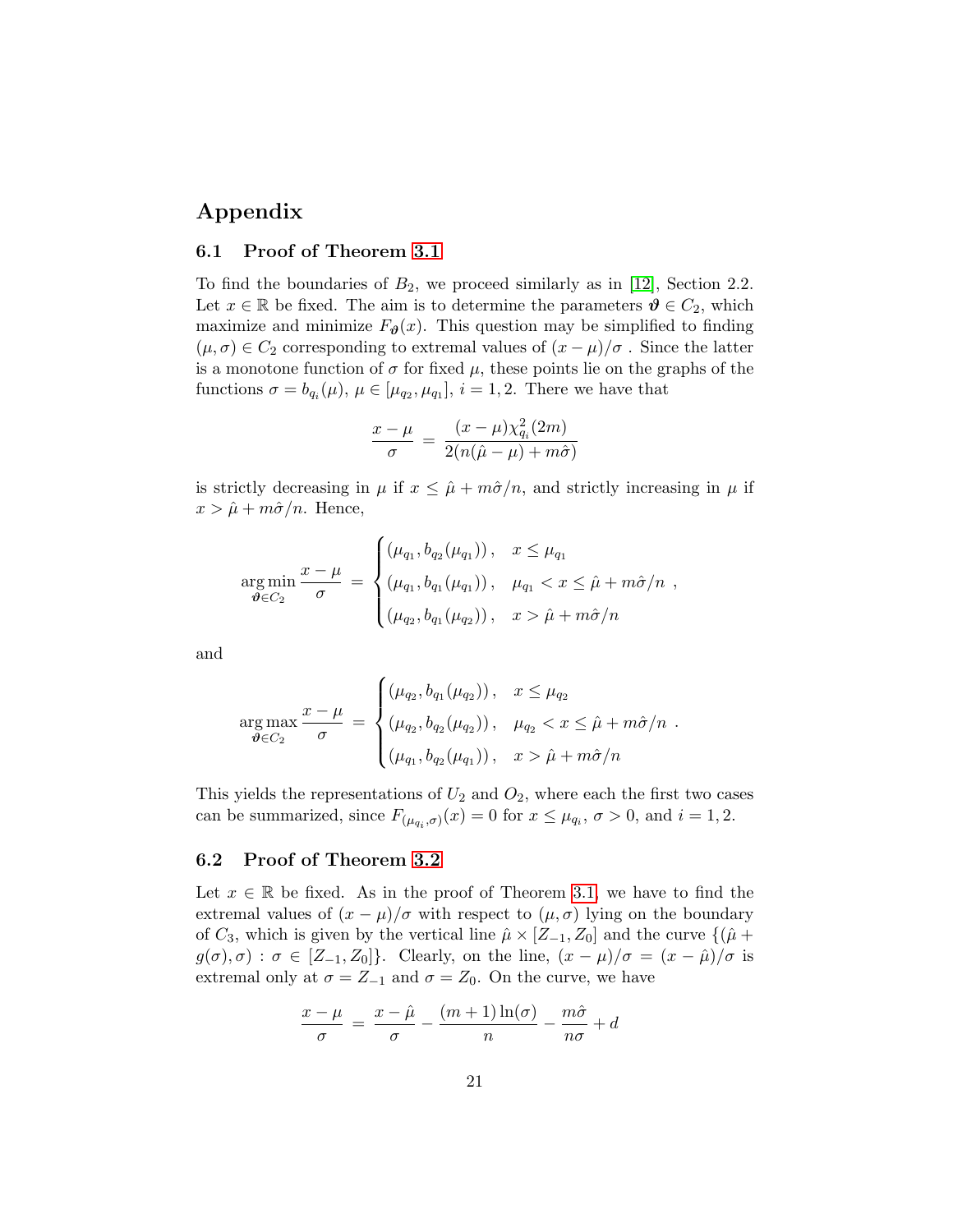for some constant d free of  $\mu$  and  $\sigma$ , and, considered a function of  $\sigma > 0$ , the right-hand side is strictly increasing on  $(0, \sigma_x^*]$  and strictly decreasing on  $[\sigma_x^*, \infty)$ . Together, these findings imply that, in any case, the minimum of  $(x-\mu)/\sigma$  over the boundary of C<sub>3</sub> is attained on the line, and the respective maximum is attained on the curve. The case distinctions  $x \leq \hat{\mu}$  and  $x > \hat{\mu}$ for the minimum, and  $\sigma_x^* \leq Z_{-1}$ ,  $\sigma_x^* \in [Z_{-1}, Z_0]$ , and  $\sigma_x^* > Z_0$  for the maximum then lead to the stated representation of  $B_3$ , where the first can eventually be dropped again, since  $F_{(\hat{\mu}, \sigma)}(x) = 0$  for  $x \leq \hat{\mu}$  and  $\sigma > 0$ .

## 6.3 Proof of Lemma [3.3](#page-9-1)

For  $z \in [Z_{-1}, Z_0]$ , the function g in formula [\(10\)](#page-8-2) is strictly decreasingincreasing with minimum at  $Z_{\text{min}} = \hat{\sigma} \exp\{-1 - c_p/(m+1)\}\$  given by

$$
g(Z_{\min}) = \hat{\sigma} \left( \frac{m}{n} - \frac{m+1}{n} \exp \left\{-1 - \frac{c_p}{m+1}\right\} \right);
$$

cf. [\[23\]](#page-26-10). Hence, the comprehensive convex hull of  $C_3$  is given by the disjoint union  $C_3 \cup \Delta$ , where

$$
\Delta = \left\{ (\mu, \sigma) \in \Theta : \hat{\mu} + g(Z_{\min}) \le \mu < \hat{\mu} + g(\sigma), Z_{\min} \le \sigma \le Z_0 \right\}
$$

$$
= \left\{ (\mu, \sigma) \in \Theta : (m+1) \ln \left( \frac{1}{m} \frac{m\hat{\sigma}}{\sigma} \right) - \frac{m\hat{\sigma}}{\sigma} - c_p \right\}
$$

$$
< \frac{n(\hat{\mu} - \mu)}{\sigma} \le \left( \frac{m+1}{z} - 1 \right) \frac{m\hat{\sigma}}{\sigma}, y \le \frac{m\hat{\sigma}}{\sigma} \le z \right\}
$$

with y and z as stated (the set  $\Delta$  is colored dark in Figure [3\)](#page-15-1). Now, recall that the statistics  $m\hat{\sigma}/\sigma \sim \Gamma(m-1,1)$  and  $n(\hat{\mu}-\mu)/\sigma \sim \Gamma(1,1)$  are inde-pendent; see Section [2.](#page-2-0) Denoting by  $g_k$  the density function of  $\Gamma(k,1)$ , we then obtain for  $(\mu, \sigma) \in \Theta$ 

$$
P_{(\mu,\sigma)}((\mu,\sigma) \in \Delta) = \int \mathbb{1}_{\Delta} dP_{(\mu,\sigma)} = \int_{y}^{z} \int_{(m+1)\ln(v/m)-v-c_{p}}^{[(m+1)/z-1]v} g_{1}(u)g_{m-1}(v) du dv = \frac{e^{c_{p}}m^{m+1}}{(m-2)!} \int_{y}^{z} v^{-3} dv - \frac{1}{(m-2)!} \int_{y}^{z} v^{m-2} e^{-(m+1)v/z} dv.
$$

A change of variables in the second integral then leads to the stated formula.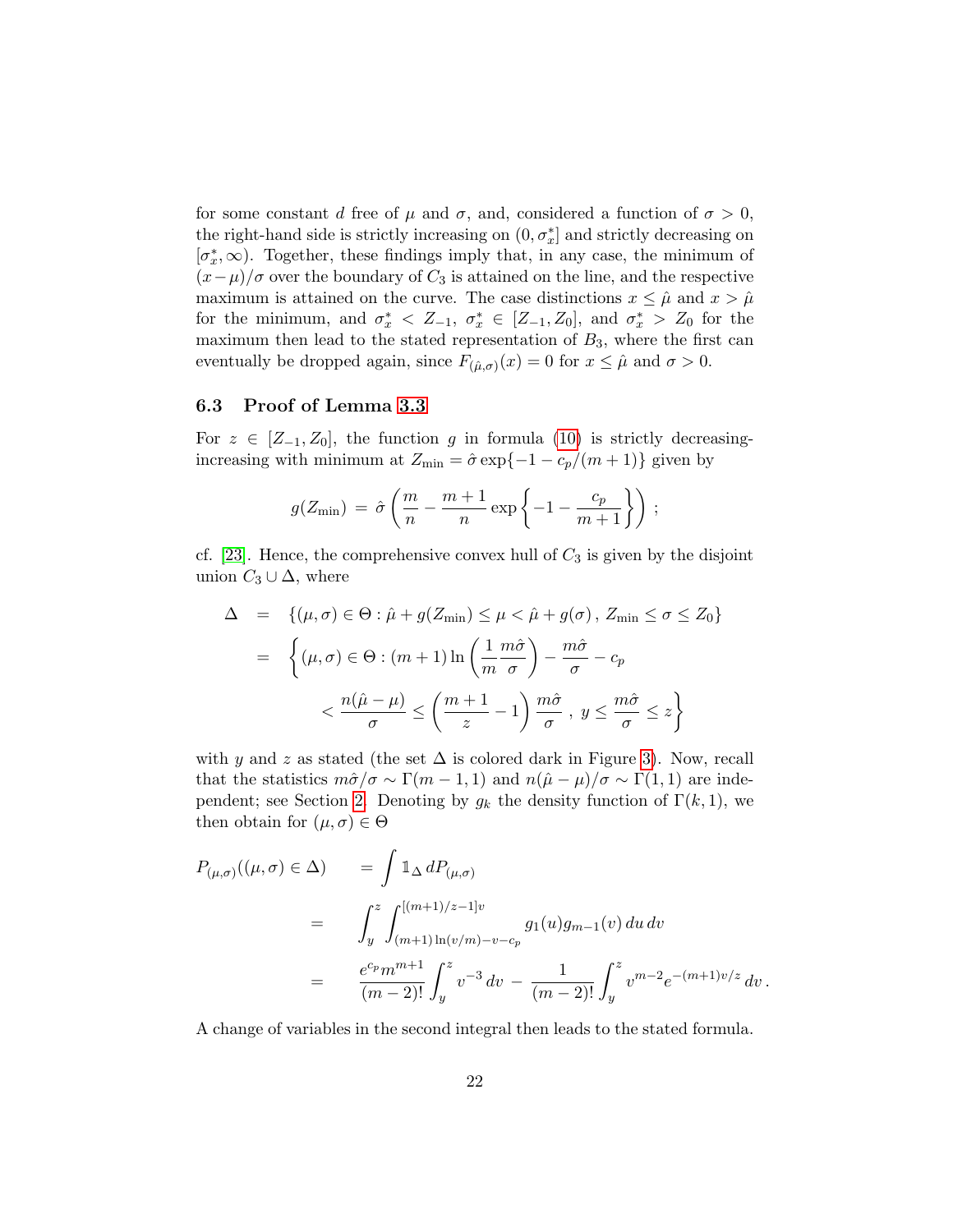## 6.4 Proof of Theorem [3.4](#page-11-0)

By definition of  $B_4$  and  $d_p$ , it is clear that for every  $\mathbf{\vartheta} \in \Theta$ 

$$
P_{\boldsymbol{\theta}}(\text{graph}\, F_{\boldsymbol{\theta}}\subseteq B_4) = P_{\boldsymbol{\theta}}(K_{\hat{\boldsymbol{\theta}}}\leq d_p) = 1-p.
$$

Hence, we only have to verify formula [\(13\)](#page-11-3). To this end, let  $\mathbf{\vartheta} = (\mu, \sigma) \in \Theta$ and

$$
K_{\theta} = \sup_{x \in \mathbb{R}} |F_{\theta}(x) - F_{(0,1)}(x)|
$$
  
= 
$$
\sup_{x > \min\{\mu, 0\}} |F_{\theta}(x) - F_{(0,1)}(x)|.
$$

A case distinction on the sign of  $\mu$  and resolving the indicator functions gives

$$
K_{\theta} = \max \left\{ 1 - \exp \left\{ - \max \left\{ \mu, -\frac{\mu}{\sigma} \right\} \right\}, \sup_{x > \max\{\mu, 0\}} |\kappa(x)| \right\} (18)
$$

with function

$$
\kappa(x) = \exp\{-x\} - \exp\left\{-\frac{x-\mu}{\sigma}\right\}, \quad x \in \mathbb{R}.
$$

Since

$$
\lim_{x \to \max\{\mu, 0\}} |\kappa(x)| = 1 - \exp\left\{-\max\left\{\mu, -\frac{\mu}{\sigma}\right\}\right\}
$$

and  $\lim_{x\to\infty}$   $|\kappa(x)| = 0$ , the aim is now to find all local extrema of  $\kappa$  in  $(\max{\mu, 0}, \infty)$ . For  $\sigma = 1$  and  $\mu \neq 0$ , such extrema do not exist, since  $\kappa$ is then strictly monotone. Hence, we have  $K_{\theta} = 1 - \exp\{-\max\{\mu, -\mu/\sigma\}\}\$ for  $\sigma = 1$ . For  $\sigma \neq 1$ , simple analysis shows that  $\kappa$  is either increasing/decreasing or decreasing/increasing with a local extrema at

$$
x^* = \frac{\mu - \sigma \ln(\sigma)}{1 - \sigma}.
$$

The value

$$
|\kappa(x^*)| = |1 - \sigma| \exp\left\{\frac{\mu - \sigma \ln(\sigma)}{\sigma - 1}\right\}
$$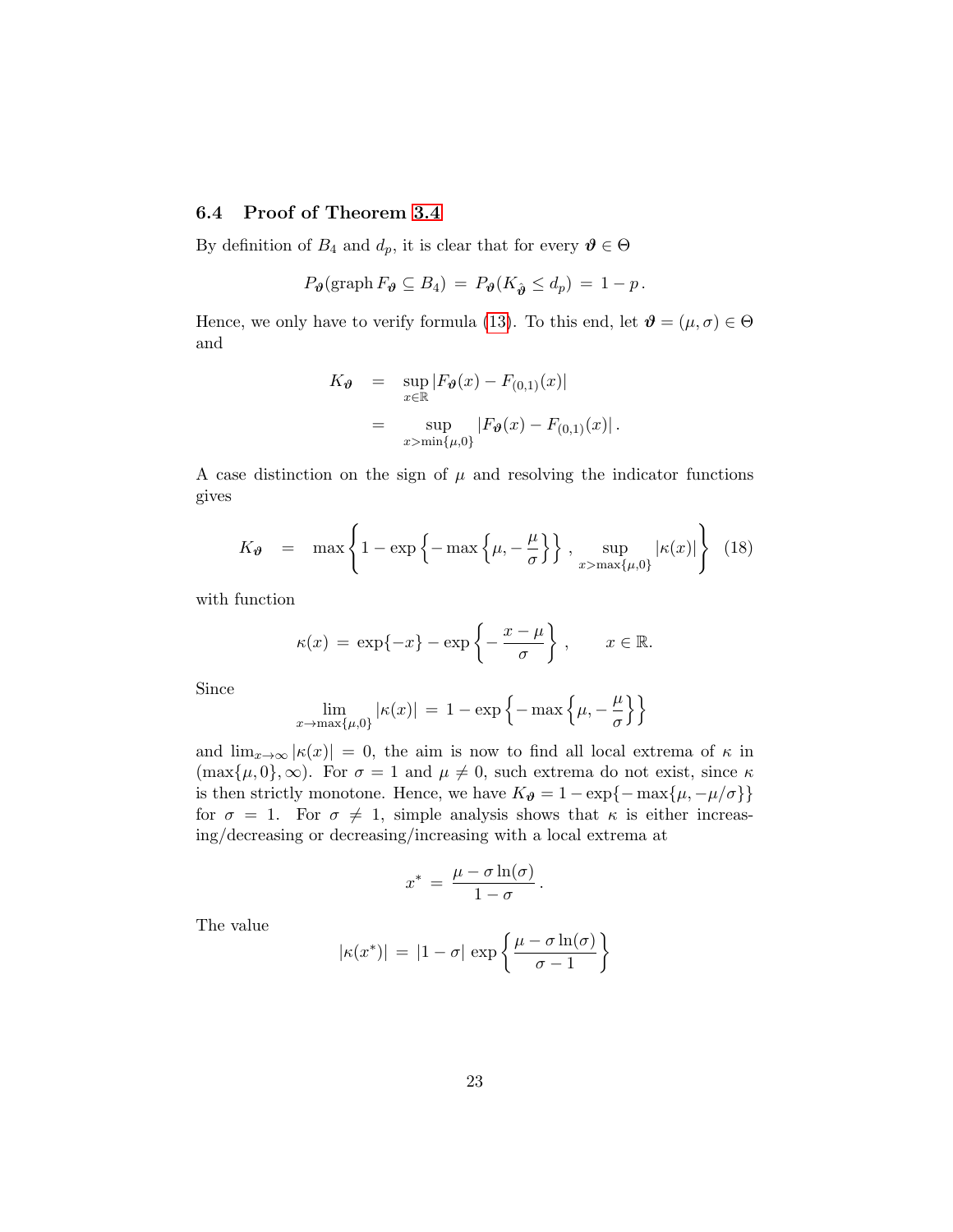thus has to be taken into account in the calculation of the maximum in formula [\(19\)](#page-23-0) if

$$
x^* > \max\{\mu, 0\} \qquad \Leftrightarrow \qquad \min\{x^* - \mu, x^*\} > 0
$$

$$
\Leftrightarrow \qquad \min\left\{\frac{\mu - \ln(\sigma)}{1 - \sigma}, \frac{\mu - \sigma \ln(\sigma)}{1 - \sigma}\right\} > 0
$$

$$
\Leftrightarrow \qquad \frac{\mu}{\ln(\sigma)} < \min\{\sigma, 1\}.
$$

Hence,  $K_{\theta} = \max\{U(\theta), V(\theta)\}\)$  for  $\sigma \neq 1$ , where

$$
U(\boldsymbol{\vartheta}) = 1 - \exp\left\{-\max\left\{\mu, -\frac{\mu}{\sigma}\right\}\right\},
$$
  

$$
V(\boldsymbol{\vartheta}) = |1 - \sigma| \exp\left\{\frac{\mu - \sigma \ln(\sigma)}{\sigma - 1}\right\} \mathbb{1}_{\left\{\frac{\mu}{\ln(\sigma)} < \min\{\sigma, 1\}\right\}}.
$$

By setting  $V(\boldsymbol{\vartheta}) = 0$  for  $\sigma = 1$ , the representation  $K_{\boldsymbol{\vartheta}} = \max\{U(\boldsymbol{\vartheta}), V(\boldsymbol{\vartheta})\}$ then holds true for all  $\theta \in \Theta$ .

Now, according to formula [\(11\)](#page-10-2), replacing  $\vartheta$  by

$$
\hat{\boldsymbol{\vartheta}}\left(\frac{\boldsymbol{X}-\mu\mathbf{1}}{\sigma}\right) = \left(\frac{\hat{\mu}(\boldsymbol{X})-\mu}{\sigma}, \frac{\hat{\sigma}(\boldsymbol{X})}{\sigma}\right) \stackrel{d}{=} (S, T)
$$

completes the proof, where the distributional properties of S and T follow from formulas  $(3)$  and  $(4)$ . Here, the final representations of U and V are obtained by using that S and T are positive almost-surely.

## 6.5 Proof of Theorem [3.5](#page-13-1)

For  $\mathbf{\vartheta} = (\mu, \sigma) \in \Theta$ , we have from the proof of Theorem [3.4](#page-11-0) that

<span id="page-23-0"></span>
$$
K_{\theta} \le d_p \quad \Leftrightarrow \quad \max\{U(\theta), V(\theta)\} \le d_p. \tag{19}
$$

First, note that

<span id="page-23-1"></span>
$$
U(\mathbf{\vartheta}) \le d_p \quad \Leftrightarrow \quad \sigma \ln(1 - d_p) \le \mu \le -\ln(1 - d_p). \tag{20}
$$

Moreover, we introduce the function  $h : (0, \infty) \to \mathbb{R}$  via

$$
h(x) = \ln\left(\frac{d_p}{|1-x|}\right)(x-1) + x\ln(x), \quad x > 0, x \neq 1,
$$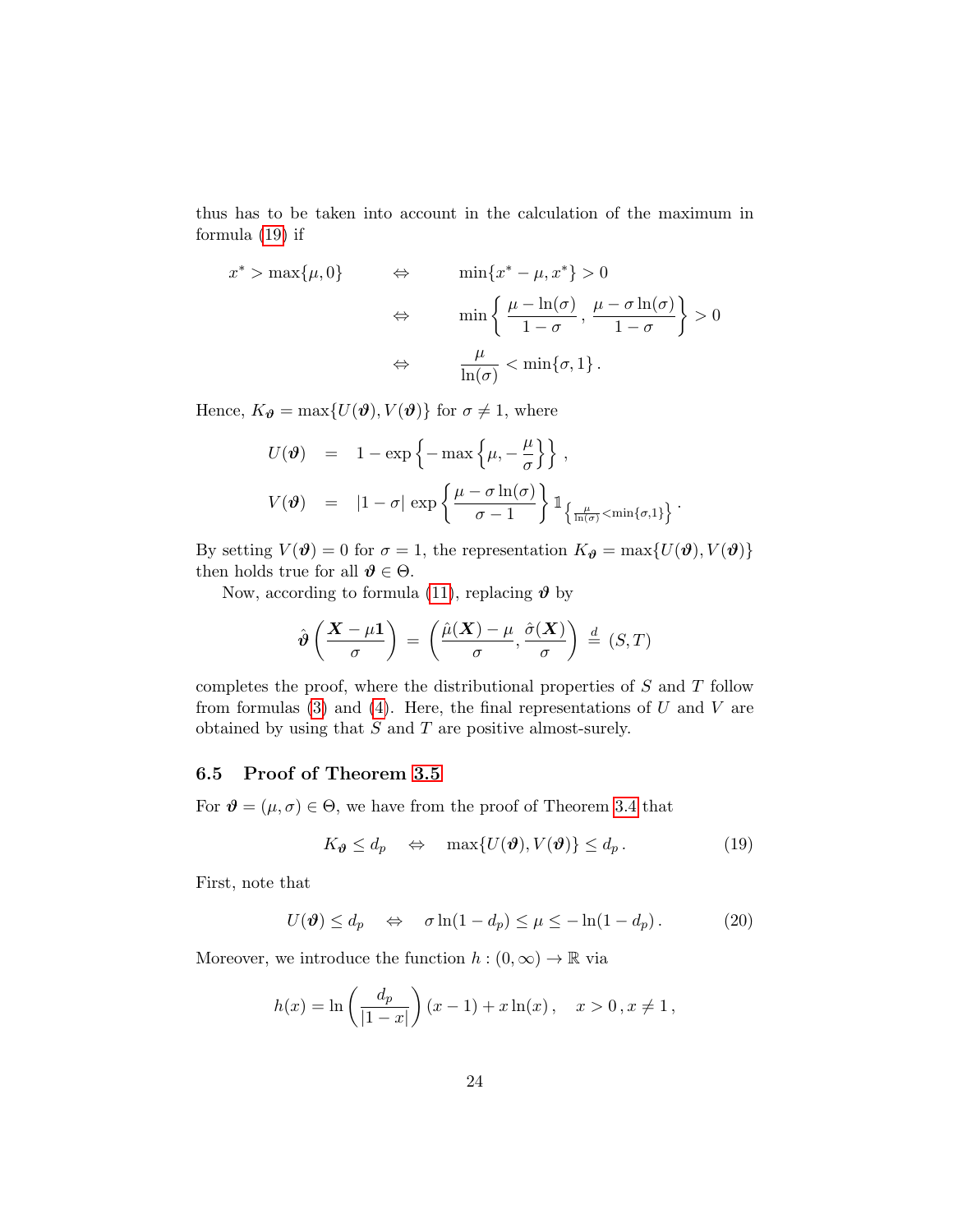and  $h(1) = 0$ , such that for  $\sigma \leq 1$ 

<span id="page-24-1"></span>
$$
V(\boldsymbol{\vartheta}) \le d_p \quad \Leftrightarrow \quad \mu \, \mathbb{1}_{\{\mu > \sigma \ln(\sigma)\}} \ge h(\sigma) \, \mathbb{1}_{\{\mu > \sigma \ln(\sigma)\}}, \tag{21}
$$

and for  $\sigma > 1$ 

<span id="page-24-0"></span>
$$
V(\boldsymbol{\vartheta}) \le d_p \quad \Leftrightarrow \quad \mu \, \mathbb{1}_{\{\mu < \ln(\sigma)\}} \le h(\sigma) \, \mathbb{1}_{\{\mu < \ln(\sigma)\}}, \tag{22}
$$

Let us first find the lower bound  $u(\sigma)$  for  $\mu$  in dependence of  $\sigma$ , such that the right-hand side of equivalence [\(19\)](#page-23-0) is true. For  $\sigma > 1$ , condition [\(22\)](#page-24-0) does not yield any lower bound for  $\mu$ . For  $\sigma \in [1-d_p,1]$ , condition [\(21\)](#page-24-1) is always true, since then  $h(\sigma) \leq \sigma \ln(\sigma)$ . Finally, for  $\sigma \in (0, 1-d_p)$ , condition [\(20\)](#page-23-1) implies that the indicator functions in condition [\(21\)](#page-24-1) are equal to 1. Moreover, we have that

$$
h(\sigma) \ge \sigma \ln(1 - d_p),
$$

since the mapping  $x \mapsto h(x) - x \ln(1 - d_p)$  is decreasing/increasing on  $(0, 1)$ with minimum 0 at  $x = 1 - d_p$ . Combining these findings we have

$$
u(\sigma) = \begin{cases} h(\sigma), & \sigma \in (0, 1 - d_p) \\ \sigma \ln(1 - d_p), & \sigma \in [1 - d_p, \infty) \end{cases}
$$

.

.

Now, let us derive the upper bound  $o(\sigma)$  for  $\mu$  in dependence of  $\sigma$ , such that the right-hand side of equivalence [\(19\)](#page-23-0) is valid. For  $\sigma \leq 1$ , condition [\(21\)](#page-24-1) does not yield any upper bound for  $\mu$ . For  $\sigma \in (1, 1/(1-d_p))$ , it holds that  $h(\sigma) \geq \ln(\sigma)$  such that condition [\(22\)](#page-24-0) is always true. Finally, for  $\sigma > 1/(1 - d_p)$ , condition [\(20\)](#page-23-1) implies that the indicator functions in condition [\(22\)](#page-24-0) are equal to 1. Moreover, h is increasing/decreasing on  $(1, \infty)$ with maximum  $-\ln(1-d_p)$  at  $x = 1/(1-d_p)$ . In summary, we have

$$
o(\sigma) = \begin{cases} -\ln(1-d_p), & \sigma \in (0, 1/(1-d_p)] \\ h(\sigma), & \sigma \in (1/(1-d_p), \infty) \end{cases}
$$

According to formula [\(11\)](#page-10-2) and as in the proof of Theorem [3.4,](#page-11-0) replacing  $\vartheta$  by  $((\hat{\mu} - \mu)/\sigma, \hat{\sigma}/\sigma)$  then gives the representation for  $C_4'$ , from which the one for  $C_4''$  is evident.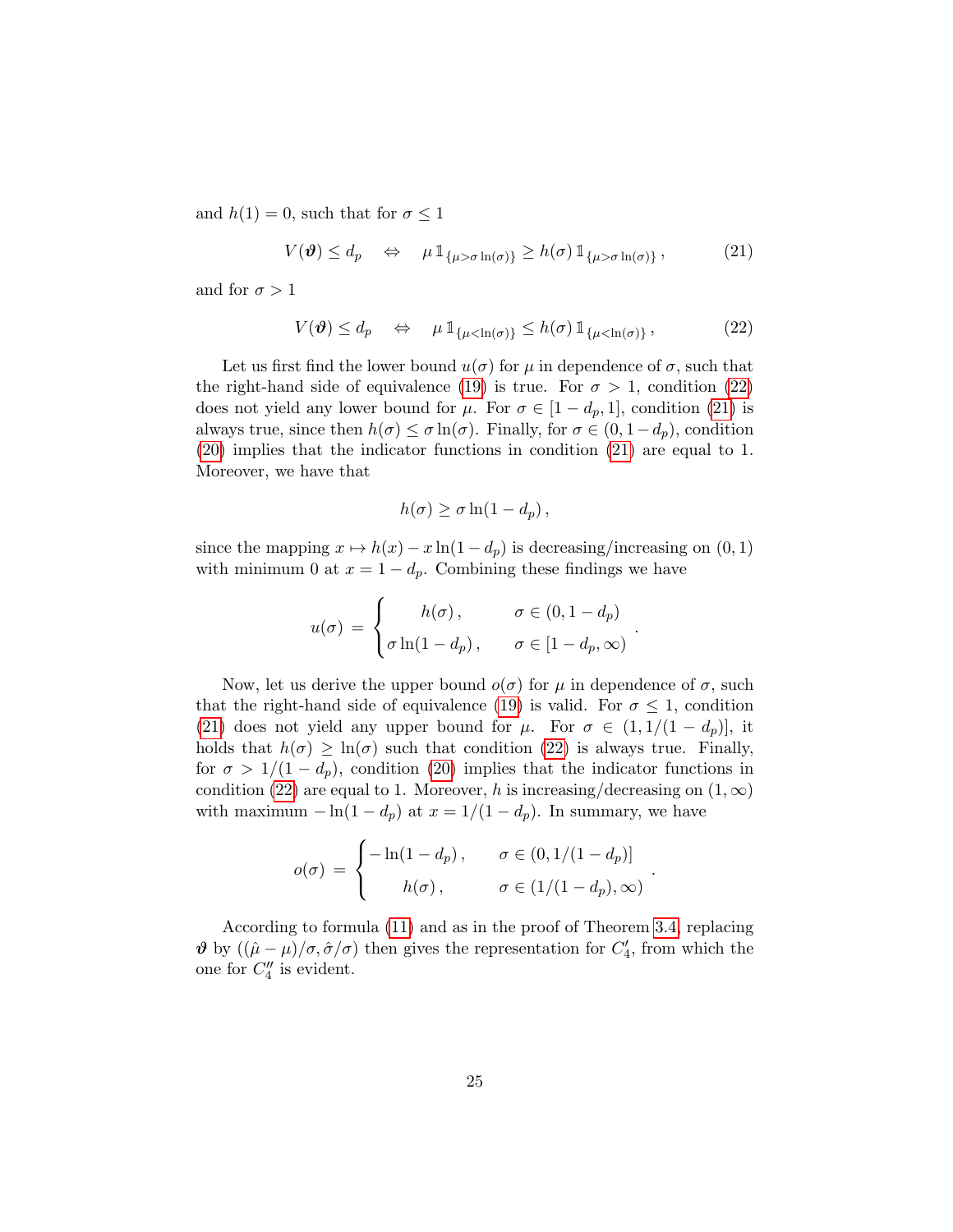# References

- <span id="page-25-0"></span>[1] Balakrishnan N, Aggarwala R. Progressive censoring: Theory, methods, and applications. Boston: Birkhäuser; 2000.
- <span id="page-25-1"></span>[2] Balakrishnan N, Cramer E. The art of progressive censoring. New York: Birkhäuser; 2014.
- <span id="page-25-2"></span>[3] Balakrishnan N. Progressive censoring methodology: an appraisal. Test. 2007; 16(2):211–296.
- <span id="page-25-3"></span>[4] Cramer E. Progressive censoring schemes. In: Balakrishnan N, Brandimarte P, Everitt B, et al., editors. Wiley statsref: Statistics reference online. New York: Wiley; 2017. p. 1–6.
- <span id="page-25-4"></span>[5] Balakrishnan N, Hayter AJ, Liu W, et al. Confidence intervals for quantiles of a two-parameter exponential distribution under progressive type-ii censoring. Communications in Statistics - Theory and Methods. 2015;44(14):3001–3010.
- [6] Döring M, Cramer E. On the power of goodness-of-fit tests for the exponential distribution under progressive type-II censoring. Journal of Statistical Computation and Simulation. 2019;89(16):2997–3034.
- <span id="page-25-5"></span>[7] Malekzadeh A, Kharrati-Kopaei M. Simultaneous confidence intervals for the quantile differences of several two-parameter exponential distributions under the progressive type ii censoring scheme. Journal of Statistical Computation and Simulation. 2020;90(11):2037–2056.
- <span id="page-25-6"></span>[8] Bai X, Shi Y, Liu Y, et al. Reliability inference of stress-strength model for the truncated proportional hazard rate distribution under progressively type-II censored samples. Applied Mathematical Modelling. 2019;65:377–389.
- <span id="page-25-7"></span>[9] Mondal S, Kundu D. Point and interval estimation of Weibull parameters based on joint progressively censored data. Sankhya: The Indian Journal of Statistics, Series B. 2019;81(1):1–25.
- <span id="page-25-8"></span>[10] Nair VN. Confidence bands for survival functions with censored data: A comparative study. Technometrics. 1984;26:265–275.
- <span id="page-25-9"></span>[11] Hollander M, McKeague IW, Yang J. Likelihood ratio-based confidence bands for survival functions. Journal of the American Statistical Association. 1997; 92(437):215–226.
- <span id="page-25-10"></span>[12] Srinivasan R, Kanofsky P, Wharton RM. Simultaneous confidence intervals for exponential distributions. Sankhyā: The Indian Journal of Statistics, Series B. 1975;37(3):271–292.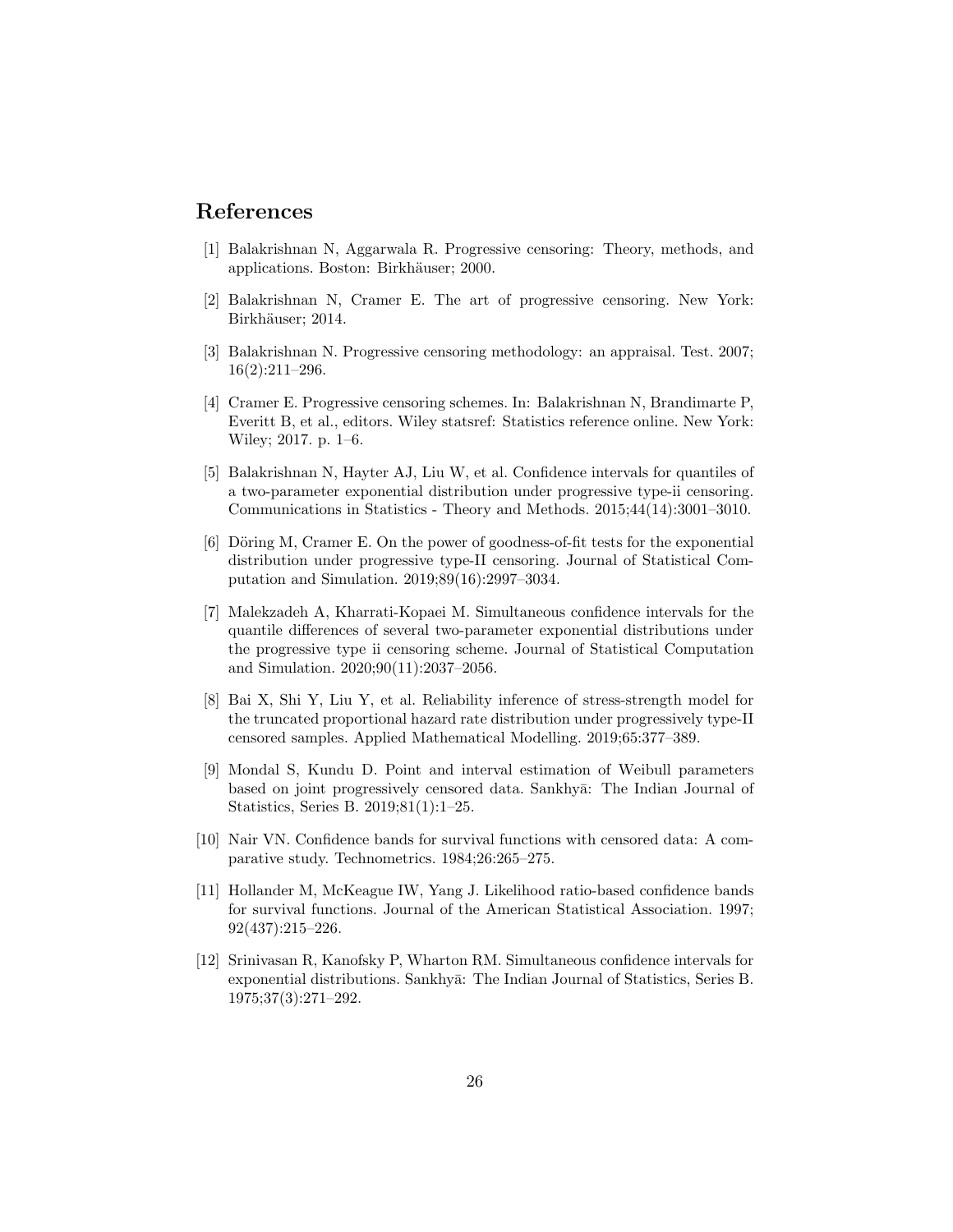- <span id="page-26-0"></span>[13] Kanofsky P. Derivation of simultaneous confidence intervals for parametric functions from a parametric confidence region. Sankhyā: The Indian Journal of Statistics, Series A. 1968;30(4):379–386.
- <span id="page-26-1"></span>[14] Kanofsky P. Parametric confidence bands on cumulative distribution functions. Sankhyā: The Indian Journal of Statistics, Series A. 1968;30(4):369–378.
- <span id="page-26-2"></span>[15] Mies F, Bedbur S. On the coverage probabilities of parametric confidence bands for continuous distribution and quantile functions constructed via confidence regions for a location-scale parameter. Annals of the Institute of Statistical Mathematics. 2017;69:925–944.
- <span id="page-26-3"></span>[16] Kanofsky P, Srinivasan R. An approach to the construction of parametric confidence bands on cumulative distribution functions. Biometrika. 1972;59(3):623– 631.
- <span id="page-26-4"></span>[17] Wu SF. Interval estimation for the two-parameter exponential distribution under progressive censoring. Quality & Quantity. 2010;44:181–189.
- <span id="page-26-5"></span>[18] Hayter AJ. Confidence bands for the reliability function of a two-parameter exponential model. Journal of Quality Technology. 2012;44(2):155–160.
- <span id="page-26-6"></span>[19] Fern´andez AJ. Computing optimal confidence sets for Pareto models under progressive censoring. Journal of Computational and Applied Mathematics. 2014;258:168–180.
- <span id="page-26-7"></span>[20] Asgharzadeh A, Fernández AJ, Abdi M. Confidence sets for the two-parameter Rayleigh distribution under progressive censoring. Applied Mathematical Modelling. 2017;47:656–667.
- <span id="page-26-8"></span>[21] Bedbur S, Kamps U, Lennartz JM. On a smallest confidence region for a location-scale parameter in progressively type-II censored lifetime experiments. Statistics & Probability Letters. 2019;154:108545.
- <span id="page-26-9"></span>[22] Zhang J. Minimum volume confidence sets for two-parameter exponential distributions. The American Statistician. 2018;72(3):213–218.
- <span id="page-26-10"></span>[23] Lennartz JM, Bedbur S, Kamps U. Minimum area confidence regions and their coverage probabilities for type-II censored exponential data. Statistical Papers,. 2019;.
- <span id="page-26-11"></span>[24] Viveros R, Balakrishnan N. Interval estimation of parameters of life from progressively censored data. Technometrics. 1994;36(1):84–91.
- <span id="page-26-12"></span>[25] Nelson W. Applied life data analysis. Hoboken: Wiley; 1982.
- <span id="page-26-13"></span>[26] Kamps U. A concept of generalized order statistics. Journal of Statistical Planning and Inference. 1995;48(1):1–23.